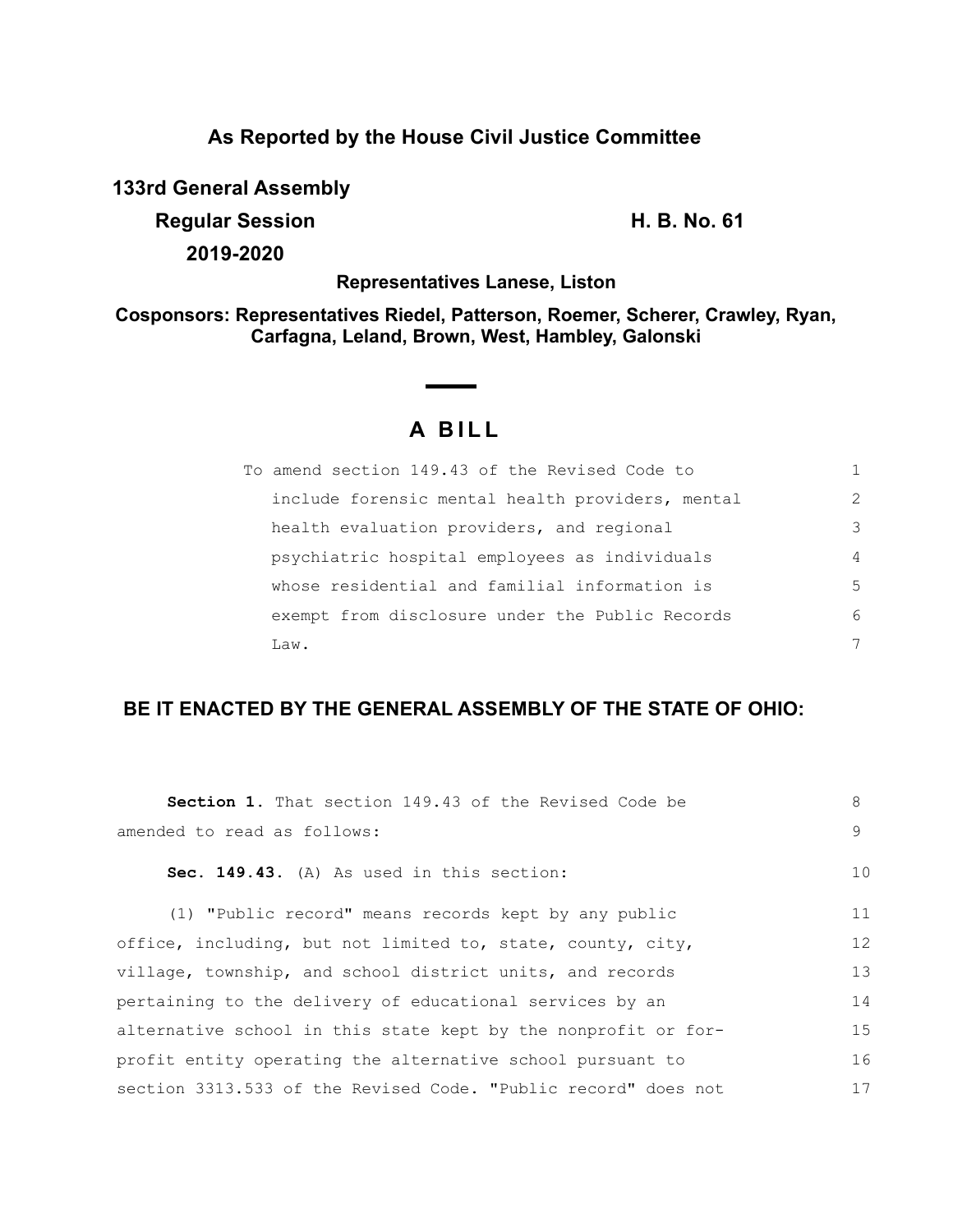| mean any of the following:                                       | 18 |
|------------------------------------------------------------------|----|
| (a) Medical records;                                             | 19 |
| (b) Records pertaining to probation and parole                   | 20 |
| proceedings, to proceedings related to the imposition of         | 21 |
| community control sanctions and post-release control sanctions,  | 22 |
| or to proceedings related to determinations under section        | 23 |
| 2967.271 of the Revised Code regarding the release or maintained | 24 |
| incarceration of an offender to whom that section applies;       | 25 |
| (c) Records pertaining to actions under section 2151.85          | 26 |
| and division (C) of section 2919.121 of the Revised Code and to  | 27 |
| appeals of actions arising under those sections;                 | 28 |
| (d) Records pertaining to adoption proceedings, including        | 29 |
| the contents of an adoption file maintained by the department of | 30 |
| health under sections 3705.12 to 3705.124 of the Revised Code;   | 31 |
| (e) Information in a record contained in the putative            | 32 |
| father registry established by section 3107.062 of the Revised   | 33 |
| Code, regardless of whether the information is held by the       | 34 |
| department of job and family services or, pursuant to section    | 35 |
| 3111.69 of the Revised Code, the office of child support in the  | 36 |
| department or a child support enforcement agency;                | 37 |
| (f) Records specified in division (A) of section 3107.52         | 38 |
| of the Revised Code;                                             | 39 |
| (g) Trial preparation records;                                   | 40 |
| (h) Confidential law enforcement investigatory records;          | 41 |
| (i) Records containing information that is confidential          | 42 |
| under section 2710.03 or 4112.05 of the Revised Code;            | 43 |
| (j) DNA records stored in the DNA database pursuant to           | 44 |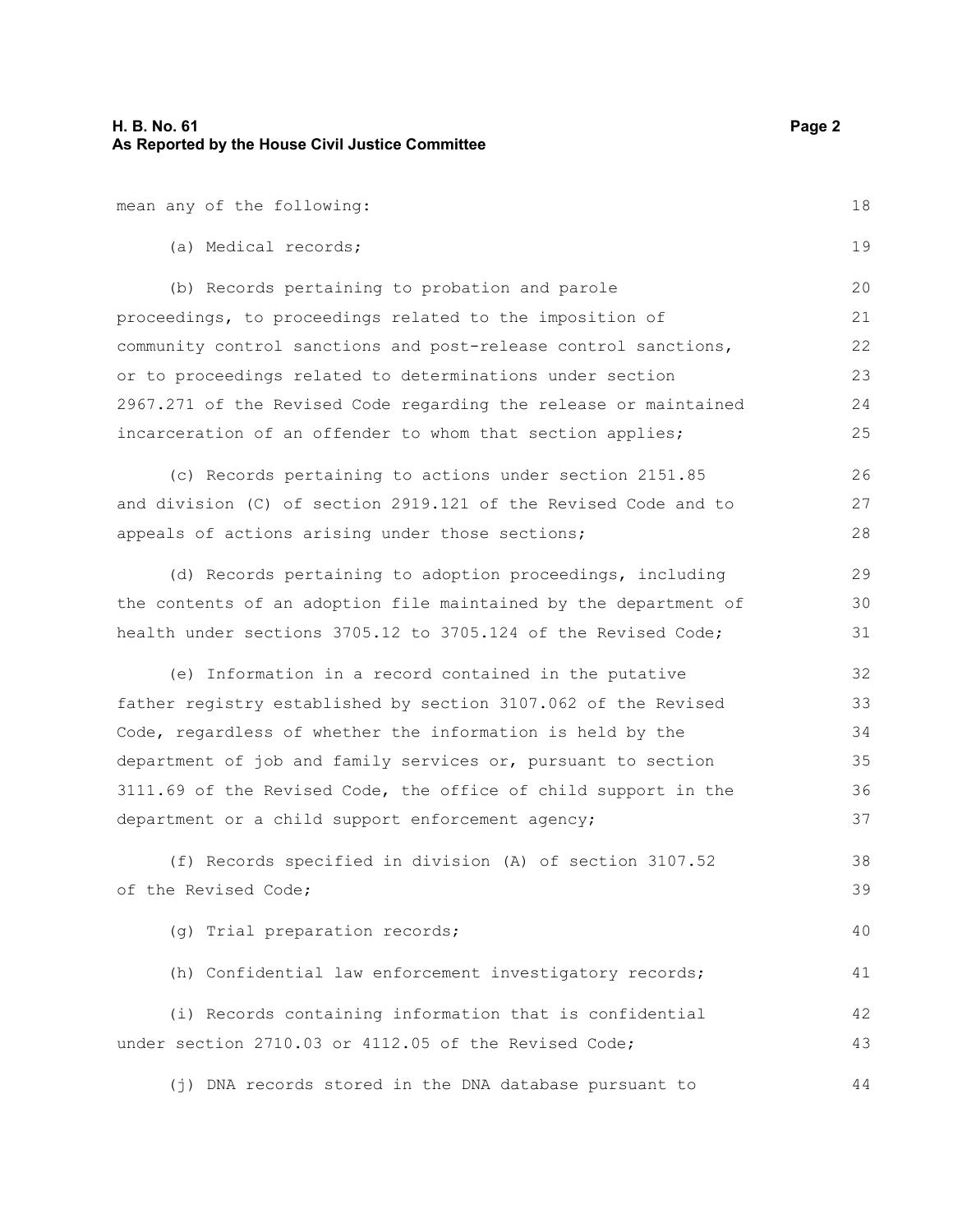### **H. B. No. 61 Page 3 As Reported by the House Civil Justice Committee**

| section 109.573 of the Revised Code;                             | 45 |
|------------------------------------------------------------------|----|
| (k) Inmate records released by the department of                 | 46 |
| rehabilitation and correction to the department of youth         | 47 |
| services or a court of record pursuant to division (E) of        | 48 |
| section 5120.21 of the Revised Code;                             | 49 |
| (1) Records maintained by the department of youth services       | 50 |
| pertaining to children in its custody released by the department | 51 |
| of youth services to the department of rehabilitation and        | 52 |
| correction pursuant to section 5139.05 of the Revised Code;      | 53 |
| (m) Intellectual property records;                               | 54 |
| (n) Donor profile records;                                       | 55 |
| (o) Records maintained by the department of job and family       | 56 |
| services pursuant to section 3121.894 of the Revised Code;       | 57 |
| (p) Designated public service worker residential and             | 58 |
| familial information;                                            | 59 |
| (q) In the case of a county hospital operated pursuant to        | 60 |
| Chapter 339. of the Revised Code or a municipal hospital         | 61 |
| operated pursuant to Chapter 749. of the Revised Code,           | 62 |
| information that constitutes a trade secret, as defined in       | 63 |
| section 1333.61 of the Revised Code;                             | 64 |
| (r) Information pertaining to the recreational activities        | 65 |
| of a person under the age of eighteen;                           | 66 |
| (s) In the case of a child fatality review board acting          | 67 |
| under sections 307.621 to 307.629 of the Revised Code or a       | 68 |
| review conducted pursuant to guidelines established by the       | 69 |
| director of health under section 3701.70 of the Revised Code,    | 70 |
| records provided to the board or director, statements made by    | 71 |

board members during meetings of the board or by persons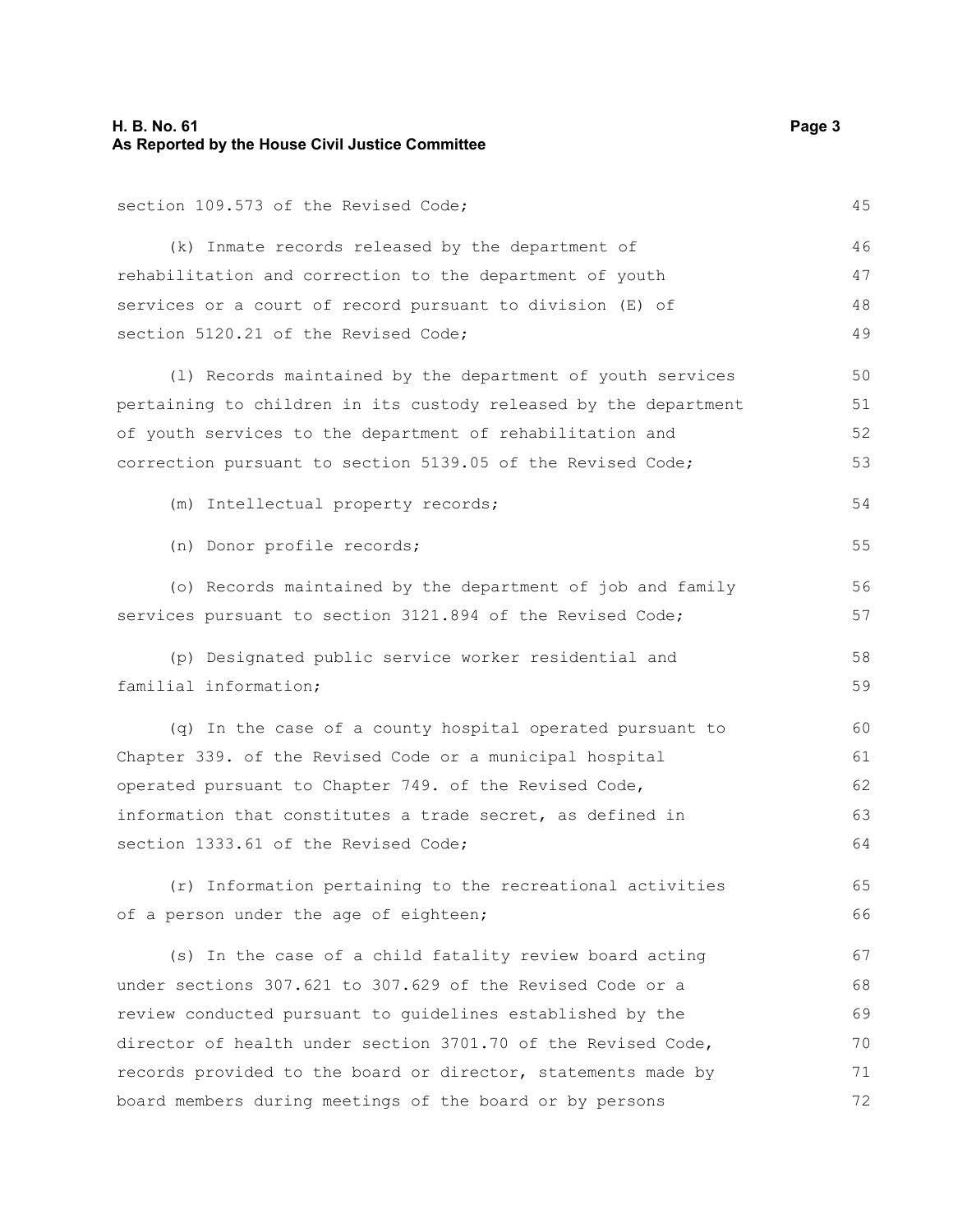#### **H. B. No. 61 Page 4 As Reported by the House Civil Justice Committee**

participating in the director's review, and all work products of the board or director, and in the case of a child fatality review board, child fatality review data submitted by the board to the department of health or a national child death review database, other than the report prepared pursuant to division (A) of section 307.626 of the Revised Code; 73 74 75 76 77 78

(t) Records provided to and statements made by the executive director of a public children services agency or a prosecuting attorney acting pursuant to section 5153.171 of the Revised Code other than the information released under that section; 79 80 81 82 83

(u) Test materials, examinations, or evaluation tools used in an examination for licensure as a nursing home administrator that the board of executives of long-term services and supports administers under section 4751.04 of the Revised Code or contracts under that section with a private or government entity to administer; 84 85 86 87 88 89

(v) Records the release of which is prohibited by state or federal law;

(w) Proprietary information of or relating to any person that is submitted to or compiled by the Ohio venture capital authority created under section 150.01 of the Revised Code; 92 93 94

(x) Financial statements and data any person submits for any purpose to the Ohio housing finance agency or the controlling board in connection with applying for, receiving, or accounting for financial assistance from the agency, and information that identifies any individual who benefits directly or indirectly from financial assistance from the agency; 95 96 97 98 99 100

(y) Records listed in section 5101.29 of the Revised Code; 101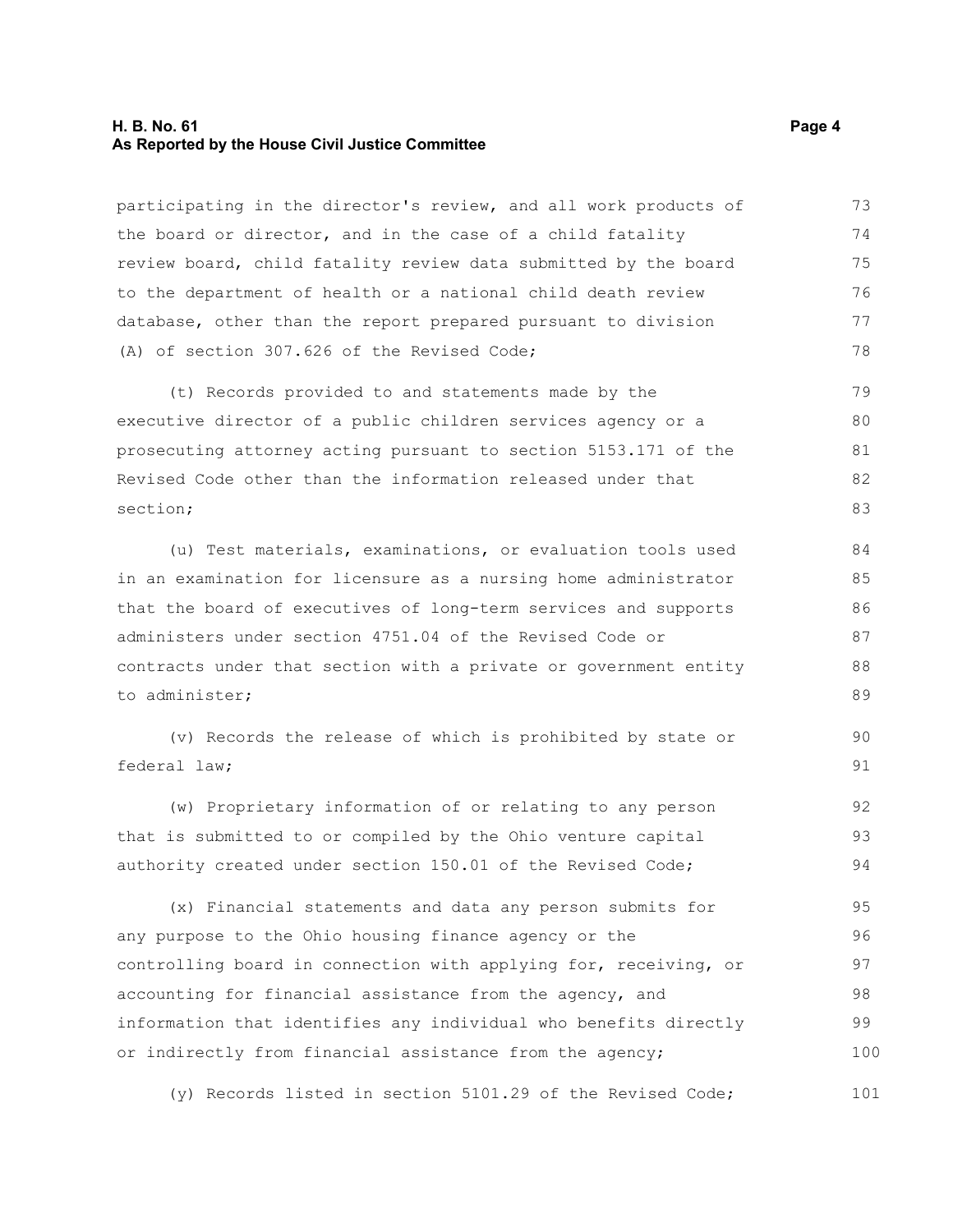#### **H. B. No. 61 Page 5 As Reported by the House Civil Justice Committee**

(z) Discharges recorded with a county recorder under section 317.24 of the Revised Code, as specified in division (B) (2) of that section; 102 103 104

(aa) Usage information including names and addresses of specific residential and commercial customers of a municipally owned or operated public utility; 105 106 107

(bb) Records described in division (C) of section 187.04 of the Revised Code that are not designated to be made available to the public as provided in that division; 108 109 110

(cc) Information and records that are made confidential, privileged, and not subject to disclosure under divisions (B) and (C) of section 2949.221 of the Revised Code; 111 112 113

(dd) Personal information, as defined in section 149.45 of the Revised Code;

(ee) The confidential name, address, and other personally identifiable information of a program participant in the address confidentiality program established under sections 111.41 to 111.47 of the Revised Code, including the contents of any application for absent voter's ballots, absent voter's ballot identification envelope statement of voter, or provisional ballot affirmation completed by a program participant who has a confidential voter registration record, and records or portions of records pertaining to that program that identify the number of program participants that reside within a precinct, ward, township, municipal corporation, county, or any other geographic area smaller than the state. As used in this division, "confidential address" and "program participant" have the meaning defined in section 111.41 of the Revised Code. 116 117 118 119 120 121 122 123 124 125 126 127 128 129

(ff) Orders for active military service of an individual 130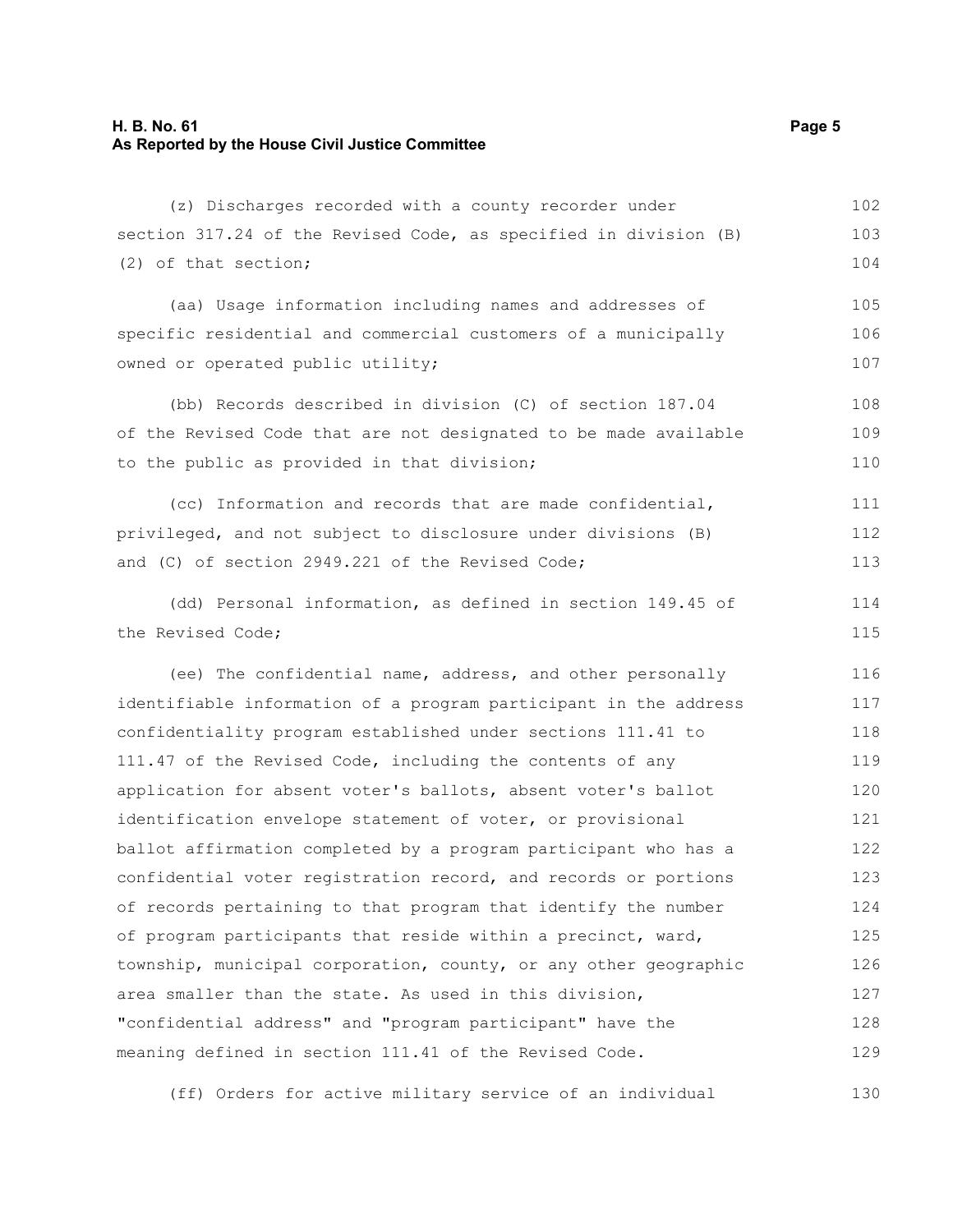#### **H. B. No. 61 Page 6 As Reported by the House Civil Justice Committee**

serving or with previous service in the armed forces of the United States, including a reserve component, or the Ohio organized militia, except that, such order becomes a public record on the day that is fifteen years after the published date or effective date of the call to order; 131 132 133 134 135

(gg) The name, address, contact information, or other personal information of an individual who is less than eighteen years of age that is included in any record related to a traffic accident involving a school vehicle in which the individual was an occupant at the time of the accident; 136 137 138 139 140

(hh) Protected health information, as defined in 45 C.F.R. 160.103, that is in a claim for payment for a health care product, service, or procedure, as well as any other health claims data in another document that reveals the identity of an individual who is the subject of the data or could be used to reveal that individual's identity; 141 142 143 144 145 146

(ii) Any depiction by photograph, film, videotape, or printed or digital image under either of the following circumstances: 147 148 149

(i) The depiction is that of a victim of an offense the release of which would be, to a reasonable person of ordinary sensibilities, an offensive and objectionable intrusion into the victim's expectation of bodily privacy and integrity. 150 151 152 153

(ii) The depiction captures or depicts the victim of a sexually oriented offense, as defined in section 2950.01 of the Revised Code, at the actual occurrence of that offense. 154 155 156

(jj) Restricted portions of a body-worn camera or dashboard camera recording. 157 158

A record that is not a public record under division (A)(1) 159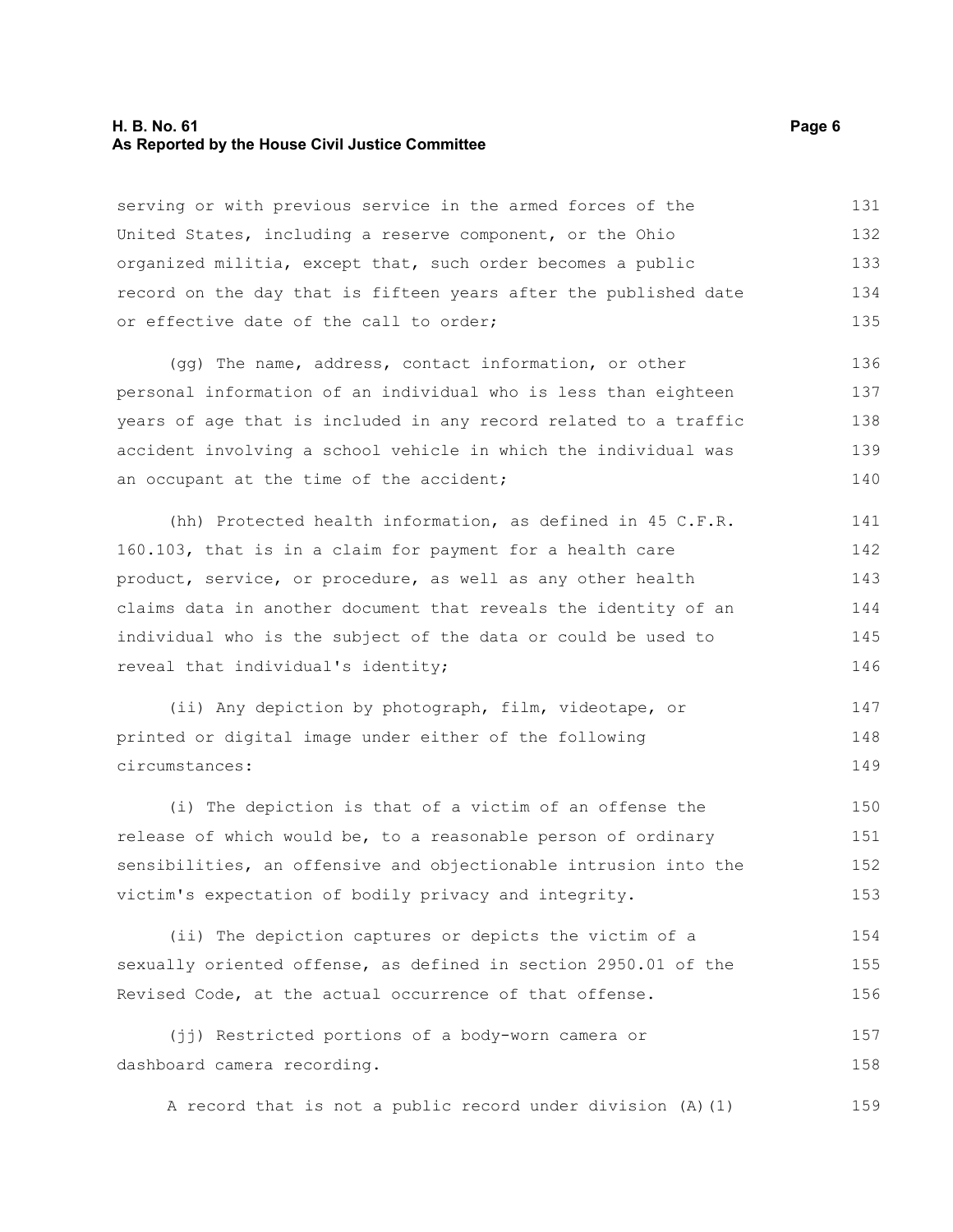#### **H. B. No. 61 Page 7 As Reported by the House Civil Justice Committee**

of this section and that, under law, is permanently retained becomes a public record on the day that is seventy-five years after the day on which the record was created, except for any record protected by the attorney-client privilege, a trial preparation record as defined in this section, a statement prohibiting the release of identifying information signed under section 3107.083 of the Revised Code, a denial of release form filed pursuant to section 3107.46 of the Revised Code, or any record that is exempt from release or disclosure under section 149.433 of the Revised Code. If the record is a birth certificate and a biological parent's name redaction request form has been accepted under section 3107.391 of the Revised Code, the name of that parent shall be redacted from the birth certificate before it is released under this paragraph. If any other section of the Revised Code establishes a time period for disclosure of a record that conflicts with the time period specified in this section, the time period in the other section prevails. 160 161 162 163 164 165 166 167 168 169 170 171 172 173 174 175 176 177

(2) "Confidential law enforcement investigatory record" means any record that pertains to a law enforcement matter of a criminal, quasi-criminal, civil, or administrative nature, but only to the extent that the release of the record would create a high probability of disclosure of any of the following: 178 179 180 181 182

(a) The identity of a suspect who has not been charged with the offense to which the record pertains, or of an information source or witness to whom confidentiality has been reasonably promised; 183 184 185 186

(b) Information provided by an information source or witness to whom confidentiality has been reasonably promised, which information would reasonably tend to disclose the source's 187 188 189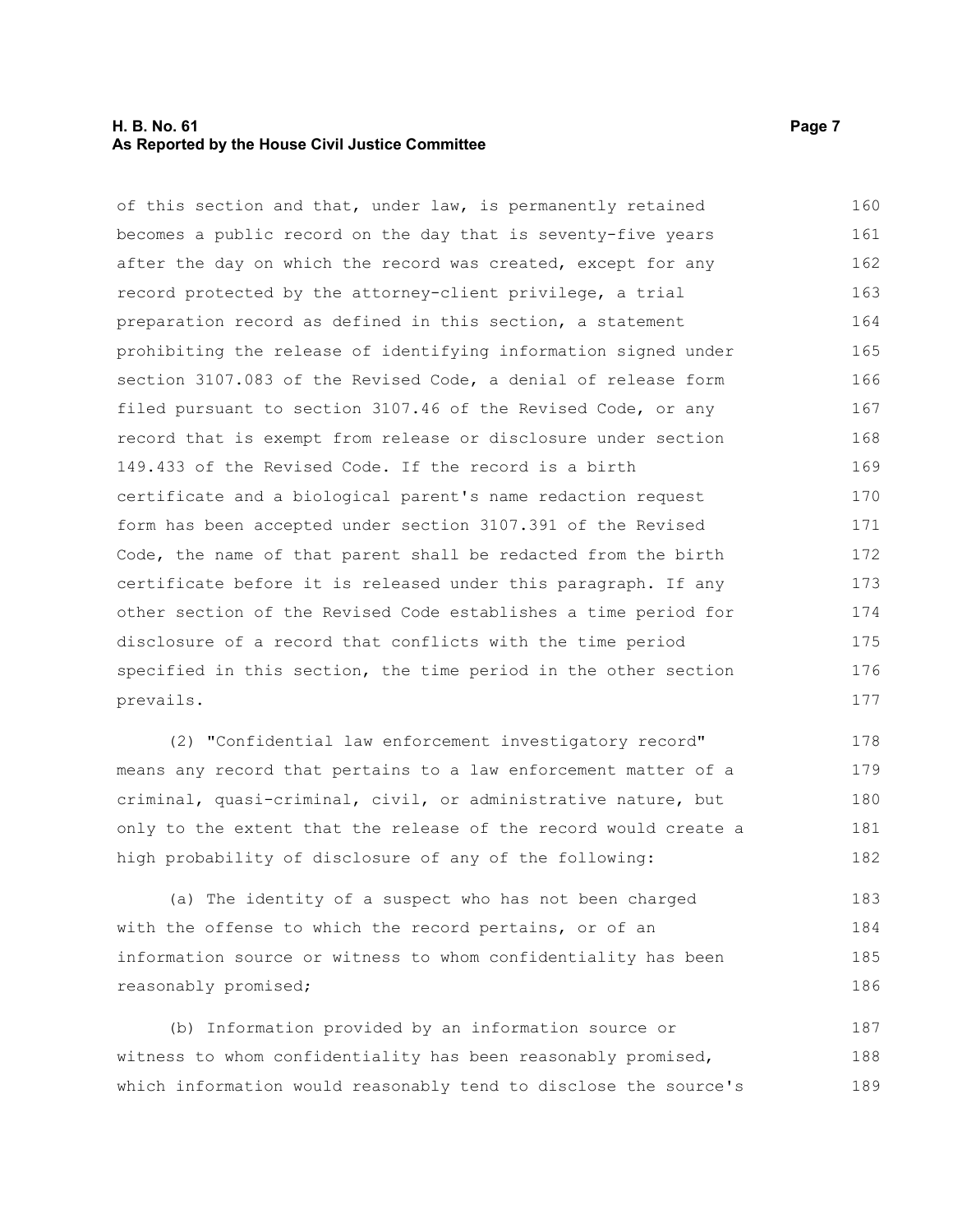#### **H. B. No. 61 Page 8 As Reported by the House Civil Justice Committee**

or witness's identity; (c) Specific confidential investigatory techniques or procedures or specific investigatory work product; (d) Information that would endanger the life or physical safety of law enforcement personnel, a crime victim, a witness, or a confidential information source. (3) "Medical record" means any document or combination of documents, except births, deaths, and the fact of admission to or discharge from a hospital, that pertains to the medical history, diagnosis, prognosis, or medical condition of a patient and that is generated and maintained in the process of medical treatment. (4) "Trial preparation record" means any record that 190 191 192 193 194 195 196 197 198 199 200 201 202

contains information that is specifically compiled in reasonable anticipation of, or in defense of, a civil or criminal action or proceeding, including the independent thought processes and personal trial preparation of an attorney. 203 204 205 206

(5) "Intellectual property record" means a record, other than a financial or administrative record, that is produced or collected by or for faculty or staff of a state institution of higher learning in the conduct of or as a result of study or research on an educational, commercial, scientific, artistic, technical, or scholarly issue, regardless of whether the study or research was sponsored by the institution alone or in conjunction with a governmental body or private concern, and that has not been publicly released, published, or patented. 207 208 209 210 211 212 213 214 215

(6) "Donor profile record" means all records about donors or potential donors to a public institution of higher education except the names and reported addresses of the actual donors and 216 217 218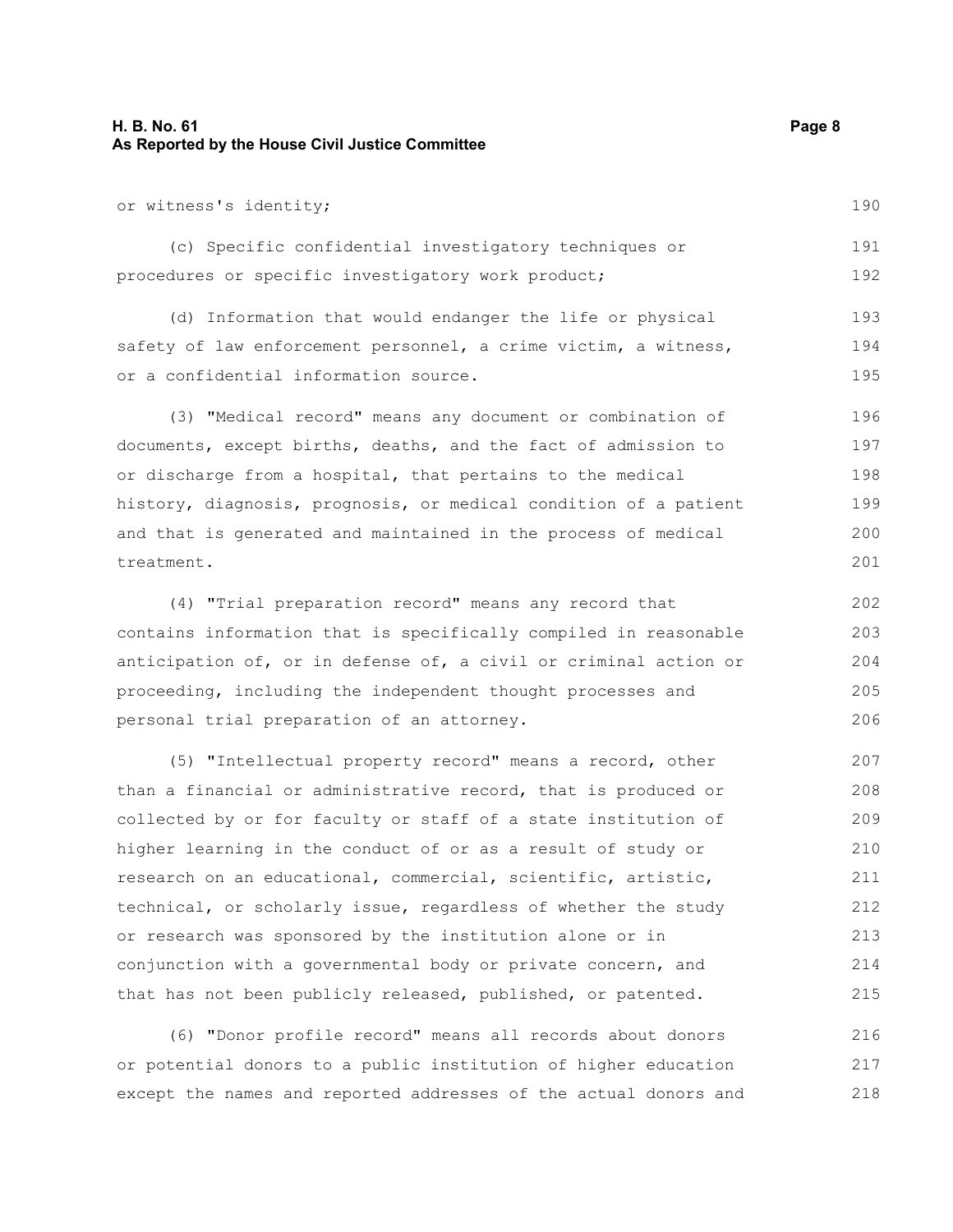#### **H. B. No. 61 Page 9 As Reported by the House Civil Justice Committee**

the date, amount, and conditions of the actual donation. (7) "Designated public service worker" means a peace officer, parole officer, probation officer, bailiff, prosecuting attorney, assistant prosecuting attorney, correctional employee, county or multicounty corrections officer, community-based correctional facility employee, youth services employee, firefighter, EMT, medical director or member of a cooperating physician advisory board of an emergency medical service organization, state board of pharmacy employee, investigator of the bureau of criminal identification and investigation, forensic mental health provider, mental health evaluation provider, regional psychiatric hospital employee, judge, magistrate, or federal law enforcement officer. (8) "Designated public service worker residential and familial information" means any information that discloses any of the following about a designated public service worker: (a) The address of the actual personal residence of a designated public service worker, except for the following information: (i) The address of the actual personal residence of a prosecuting attorney or judge; and (ii) The state or political subdivision in which a designated public service worker resides. (b) Information compiled from referral to or participation in an employee assistance program; (c) The social security number, the residential telephone 219 220 221 222 223 224 225 226 227 228 229 230 231 232 233 234 235 236 237 238 239 240 241 242 243 244

number, any bank account, debit card, charge card, or credit card number, or the emergency telephone number of, or any medical information pertaining to, a designated public service 245 246 247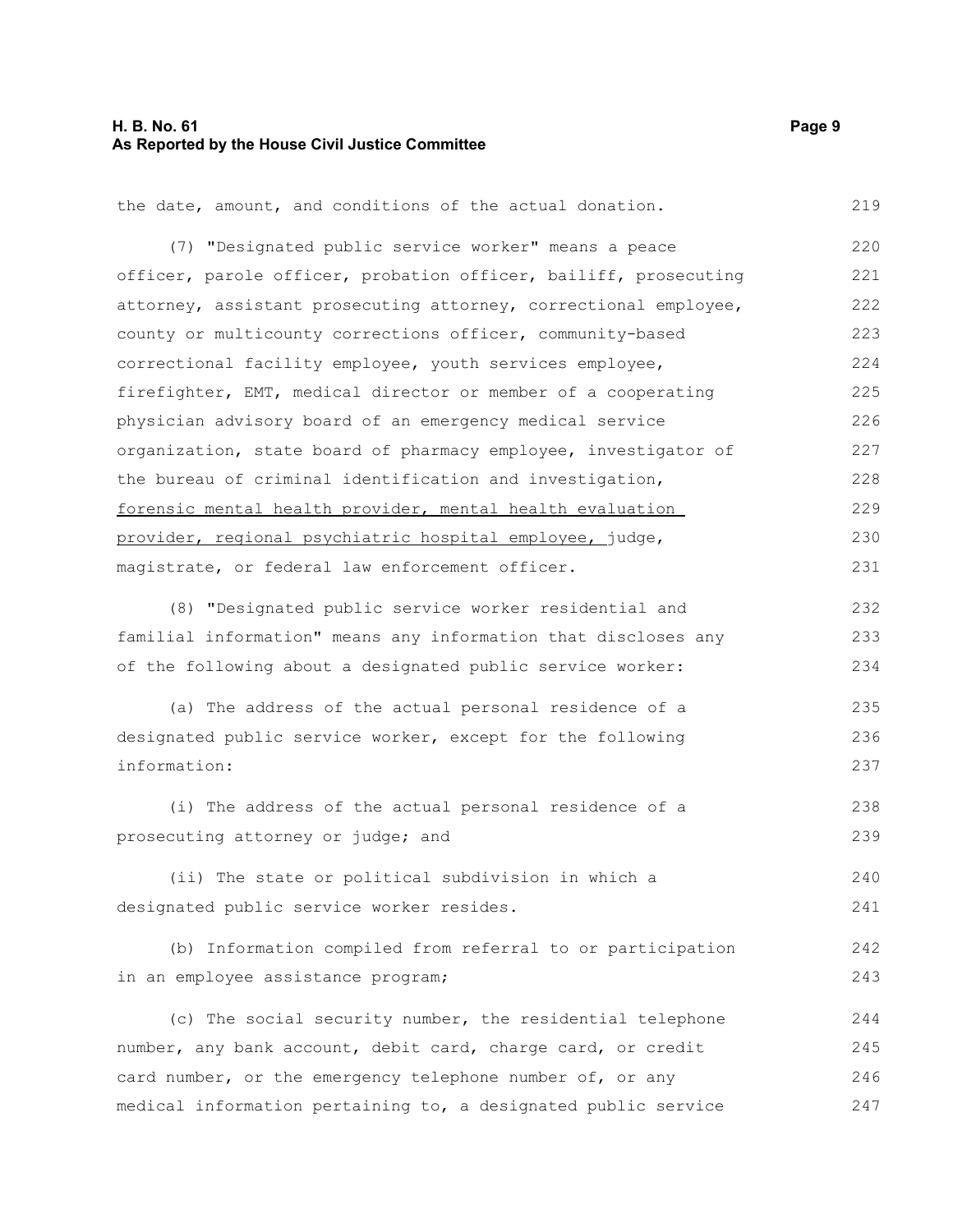#### **H. B. No. 61 Page 10 As Reported by the House Civil Justice Committee**

worker;

248

| (d) The name of any beneficiary of employment benefits,          | 249  |
|------------------------------------------------------------------|------|
| including, but not limited to, life insurance benefits, provided | 250  |
| to a designated public service worker by the designated public   | 251  |
| service worker's employer;                                       | 2.52 |

(e) The identity and amount of any charitable or employment benefit deduction made by the designated public service worker's employer from the designated public service worker's compensation, unless the amount of the deduction is required by state or federal law; 253 254 255 256 257

(f) The name, the residential address, the name of the employer, the address of the employer, the social security number, the residential telephone number, any bank account, debit card, charge card, or credit card number, or the emergency telephone number of the spouse, a former spouse, or any child of a designated public service worker; 258 259 260 261 262 263

(g) A photograph of a peace officer who holds a position or has an assignment that may include undercover or plain clothes positions or assignments as determined by the peace officer's appointing authority. 264 265 266 267

(9) As used in divisions (A)(7) and (15) to (17) of this section: 268 269

"Peace officer" has the meaning defined in section 109.71 of the Revised Code and also includes the superintendent and troopers of the state highway patrol; it does not include the sheriff of a county or a supervisory employee who, in the absence of the sheriff, is authorized to stand in for, exercise the authority of, and perform the duties of the sheriff. 270 271 272 273 274 275

"Correctional employee" means any employee of the 276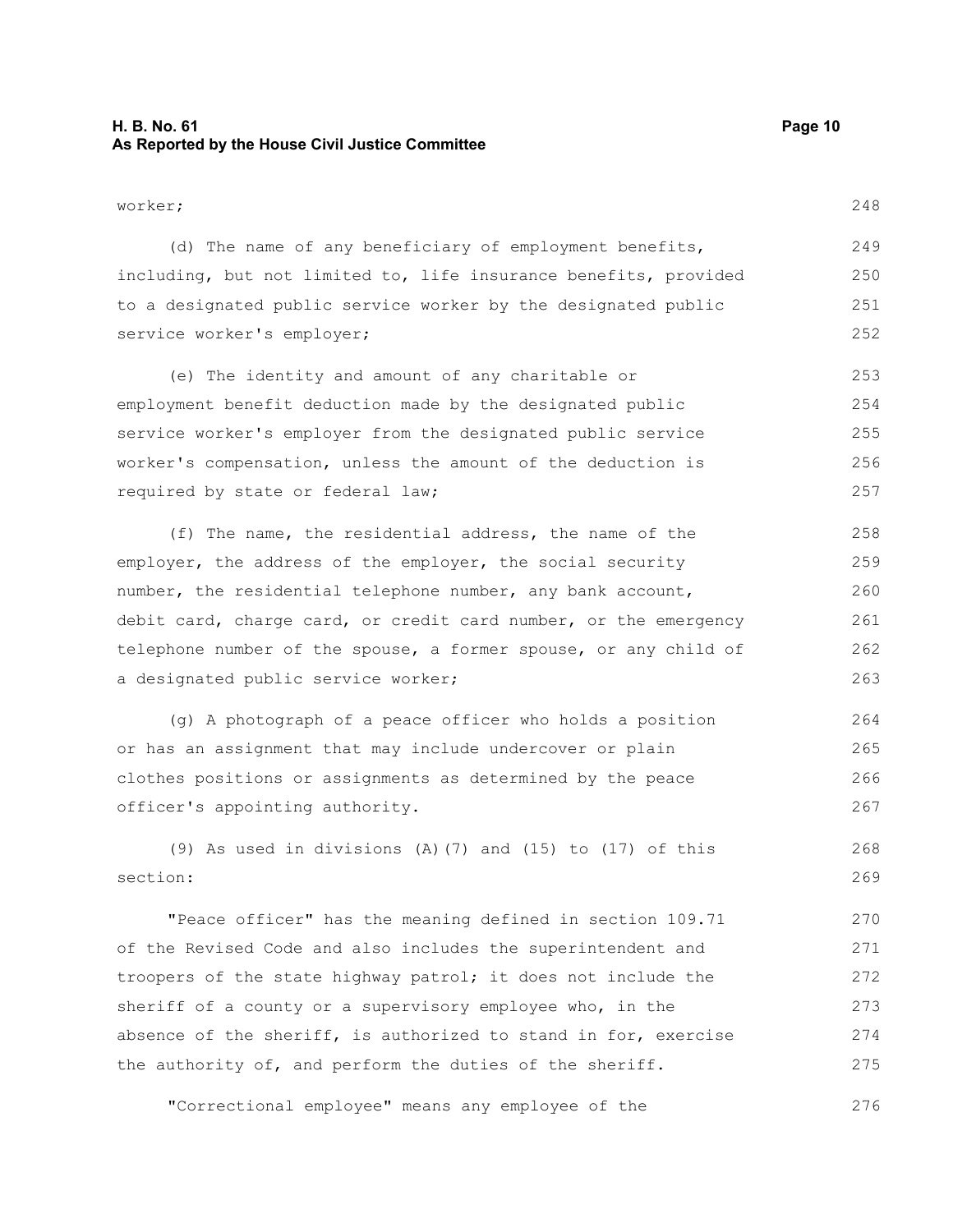#### **H. B. No. 61 Page 11 As Reported by the House Civil Justice Committee**

department of rehabilitation and correction who in the course of performing the employee's job duties has or has had contact with inmates and persons under supervision. 277 278 279

"County or multicounty corrections officer" means any corrections officer employed by any county or multicounty correctional facility. 280 281 282

"Youth services employee" means any employee of the department of youth services who in the course of performing the employee's job duties has or has had contact with children committed to the custody of the department of youth services. 283 284 285 286

"Firefighter" means any regular, paid or volunteer, member of a lawfully constituted fire department of a municipal corporation, township, fire district, or village. 287 288 289

"EMT" means EMTs-basic, EMTs-I, and paramedics that provide emergency medical services for a public emergency medical service organization. "Emergency medical service organization," "EMT-basic," "EMT-I," and "paramedic" have the meanings defined in section 4765.01 of the Revised Code. 290 291 292 293 294

"Investigator of the bureau of criminal identification and investigation" has the meaning defined in section 2903.11 of the Revised Code. 295 296 297

"Forensic mental health provider" means any employee of a community mental health service provider or local alcohol, drug addiction, and mental health services board who, in the course of the employee's duties, has contact with persons committed to a local alcohol, drug addiction, and mental health services board by a court order pursuant to section 2945.38, 2945.39, 2945.40, or 2945.402 of the Revised Code. 298 299 300 301 302 303 304

"Mental health evaluation provider" means an individual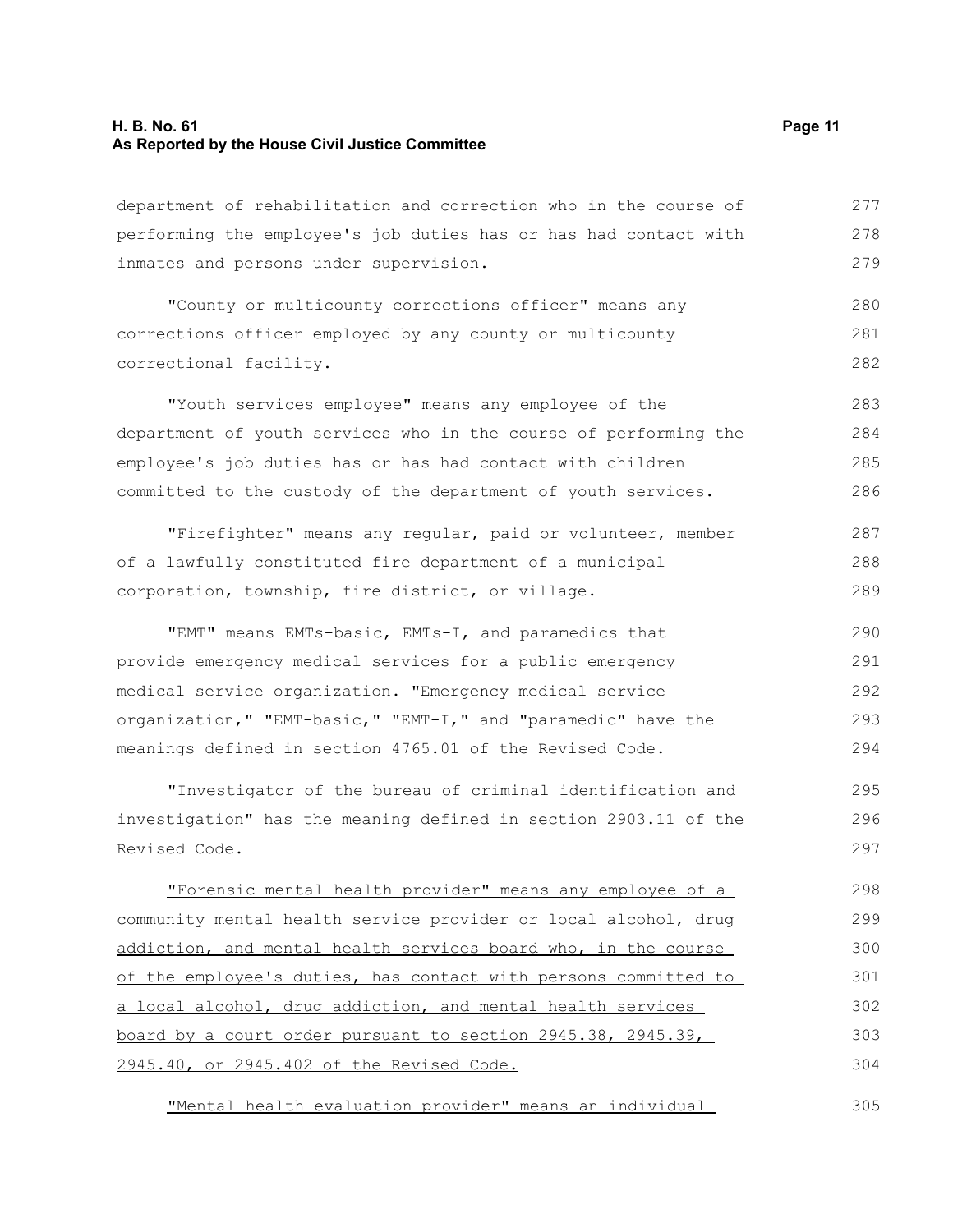## **H. B. No. 61 Page 12 As Reported by the House Civil Justice Committee**

| who, under Chapter 5122. of the Revised Code, examines a         | 306 |
|------------------------------------------------------------------|-----|
| respondent who is alleged to be a mentally ill person subject to | 307 |
| court order, as defined in section 5122.01 of the Revised Code,  | 308 |
| and reports to the probate court the respondent's mental         | 309 |
| <u>condition.</u>                                                | 310 |
| "Regional psychiatric hospital employee" means any               | 311 |
| employee of the department of mental health and addiction        | 312 |
| services who, in the course of performing the employee's duties, | 313 |
| has contact with patients committed to the department of mental  | 314 |
| health and addiction services by a court order pursuant to       | 315 |
| section 2945.38, 2945.39, 2945.40, or 2945.402 of the Revised    | 316 |
| Code.                                                            | 317 |
| "Federal law enforcement officer" has the meaning defined        | 318 |
| in section 9.88 of the Revised Code.                             | 319 |
| (10) "Information pertaining to the recreational                 | 320 |
| activities of a person under the age of eighteen" means          | 321 |
| information that is kept in the ordinary course of business by a | 322 |
| public office, that pertains to the recreational activities of a | 323 |
| person under the age of eighteen years, and that discloses any   | 324 |
| of the following:                                                | 325 |
| (a) The address or telephone number of a person under the        | 326 |
| age of eighteen or the address or telephone number of that       | 327 |
| person's parent, guardian, custodian, or emergency contact       | 328 |
| person;                                                          | 329 |
| (b) The social security number, birth date, or                   | 330 |
| photographic image of a person under the age of eighteen;        | 331 |
| (c) Any medical record, history, or information pertaining       | 332 |
| to a person under the age of eighteen;                           | 333 |
| (d) Any additional information sought or required about a        | 334 |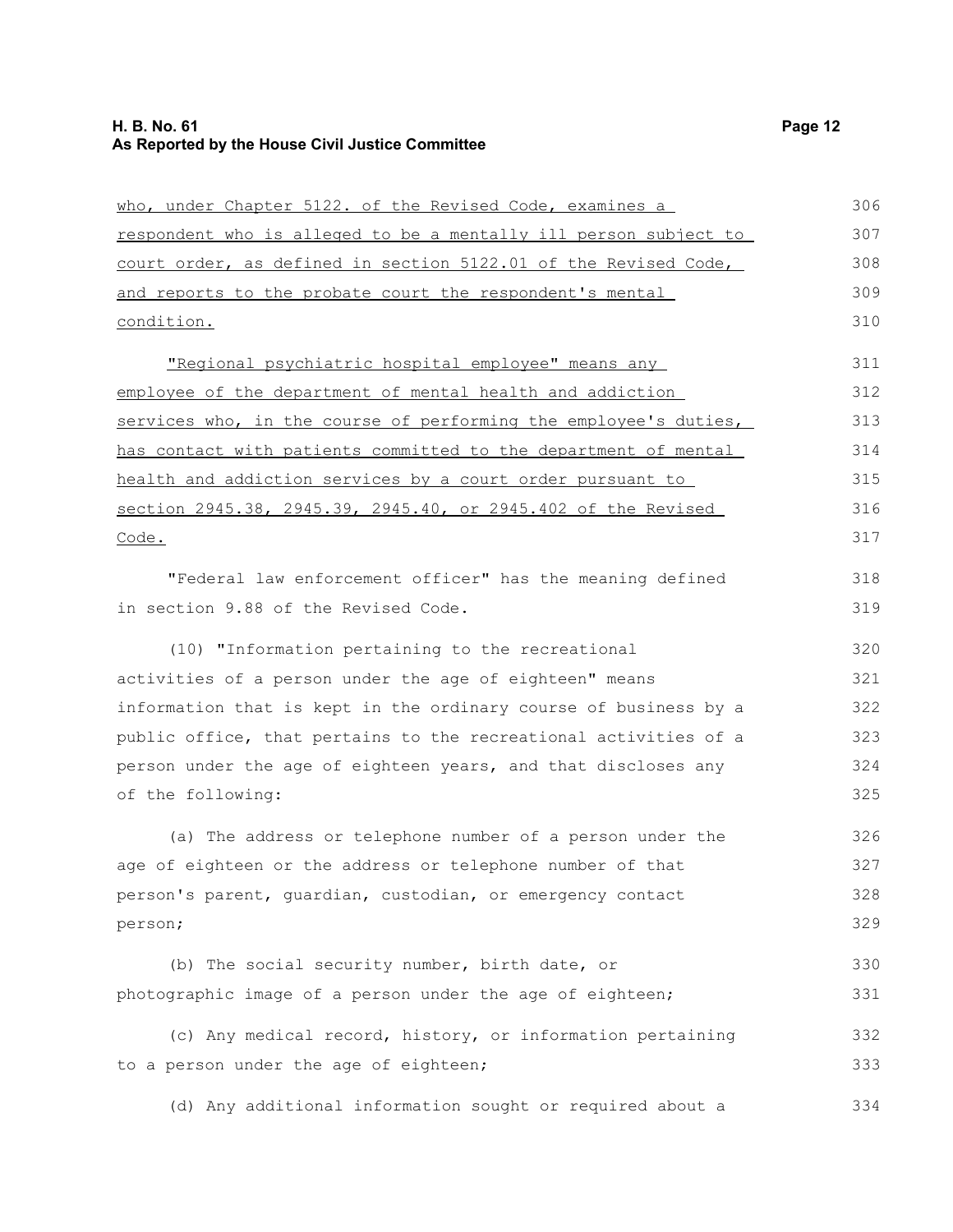#### **H. B. No. 61 Page 13 As Reported by the House Civil Justice Committee**

person under the age of eighteen for the purpose of allowing that person to participate in any recreational activity conducted or sponsored by a public office or to use or obtain admission privileges to any recreational facility owned or operated by a public office. (11) "Community control sanction" has the meaning defined in section 2929.01 of the Revised Code. (12) "Post-release control sanction" has the meaning defined in section 2967.01 of the Revised Code. (13) "Redaction" means obscuring or deleting any information that is exempt from the duty to permit public inspection or copying from an item that otherwise meets the definition of a "record" in section 149.011 of the Revised Code. (14) "Designee," "elected official," and "future official" have the meanings defined in section 109.43 of the Revised Code. (15) "Body-worn camera" means a visual and audio recording device worn on the person of a peace officer while the peace officer is engaged in the performance of the peace officer's duties. (16) "Dashboard camera" means a visual and audio recording device mounted on a peace officer's vehicle or vessel that is used while the peace officer is engaged in the performance of the peace officer's duties. (17) "Restricted portions of a body-worn camera or dashboard camera recording" means any visual or audio portion of a body-worn camera or dashboard camera recording that shows, communicates, or discloses any of the following: 335 336 337 338 339 340 341 342 343 344 345 346 347 348 349 350 351 352 353 354 355 356 357 358 359 360 361

(a) The image or identity of a child or information that 362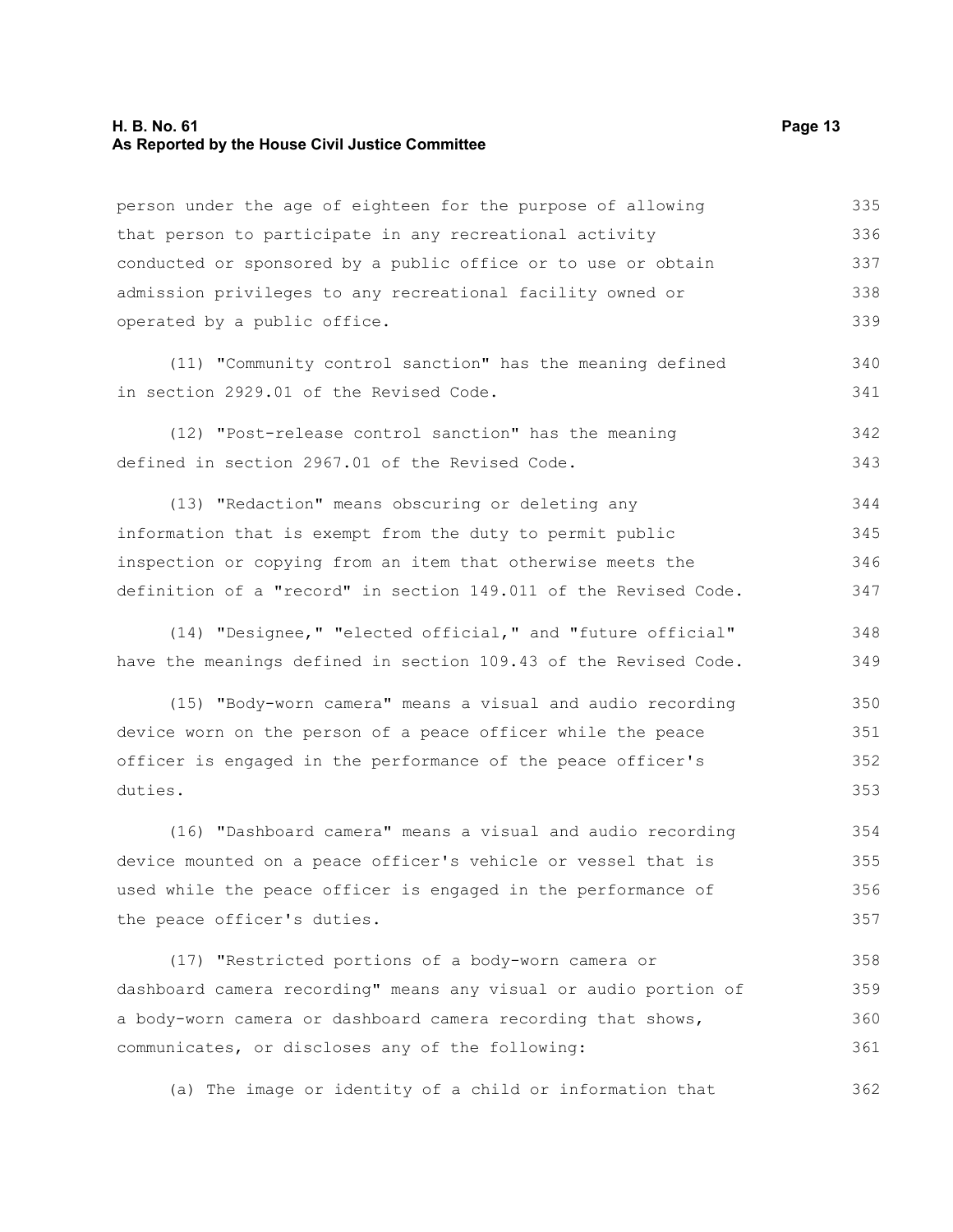#### **H. B. No. 61 Page 14 As Reported by the House Civil Justice Committee**

could lead to the identification of a child who is a primary subject of the recording when the law enforcement agency knows or has reason to know the person is a child based on the law enforcement agency's records or the content of the recording; 363 364 365 366

(b) The death of a person or a deceased person's body, unless the death was caused by a peace officer or, subject to division (H)(1) of this section, the consent of the decedent's executor or administrator has been obtained; 367 368 369 370

(c) The death of a peace officer, firefighter, paramedic, or other first responder, occurring while the decedent was engaged in the performance of official duties, unless, subject to division (H)(1) of this section, the consent of the decedent's executor or administrator has been obtained; 371 372 373 374 375

(d) Grievous bodily harm, unless the injury was effected by a peace officer or, subject to division (H)(1) of this section, the consent of the injured person or the injured person's guardian has been obtained; 376 377 378 379

(e) An act of severe violence against a person that results in serious physical harm to the person, unless the act and injury was effected by a peace officer or, subject to division (H)(1) of this section, the consent of the injured person or the injured person's guardian has been obtained; 380 381 382 383 384

(f) Grievous bodily harm to a peace officer, firefighter, paramedic, or other first responder, occurring while the injured person was engaged in the performance of official duties, unless, subject to division (H)(1) of this section, the consent of the injured person or the injured person's guardian has been obtained; 385 386 387 388 389 390

(g) An act of severe violence resulting in serious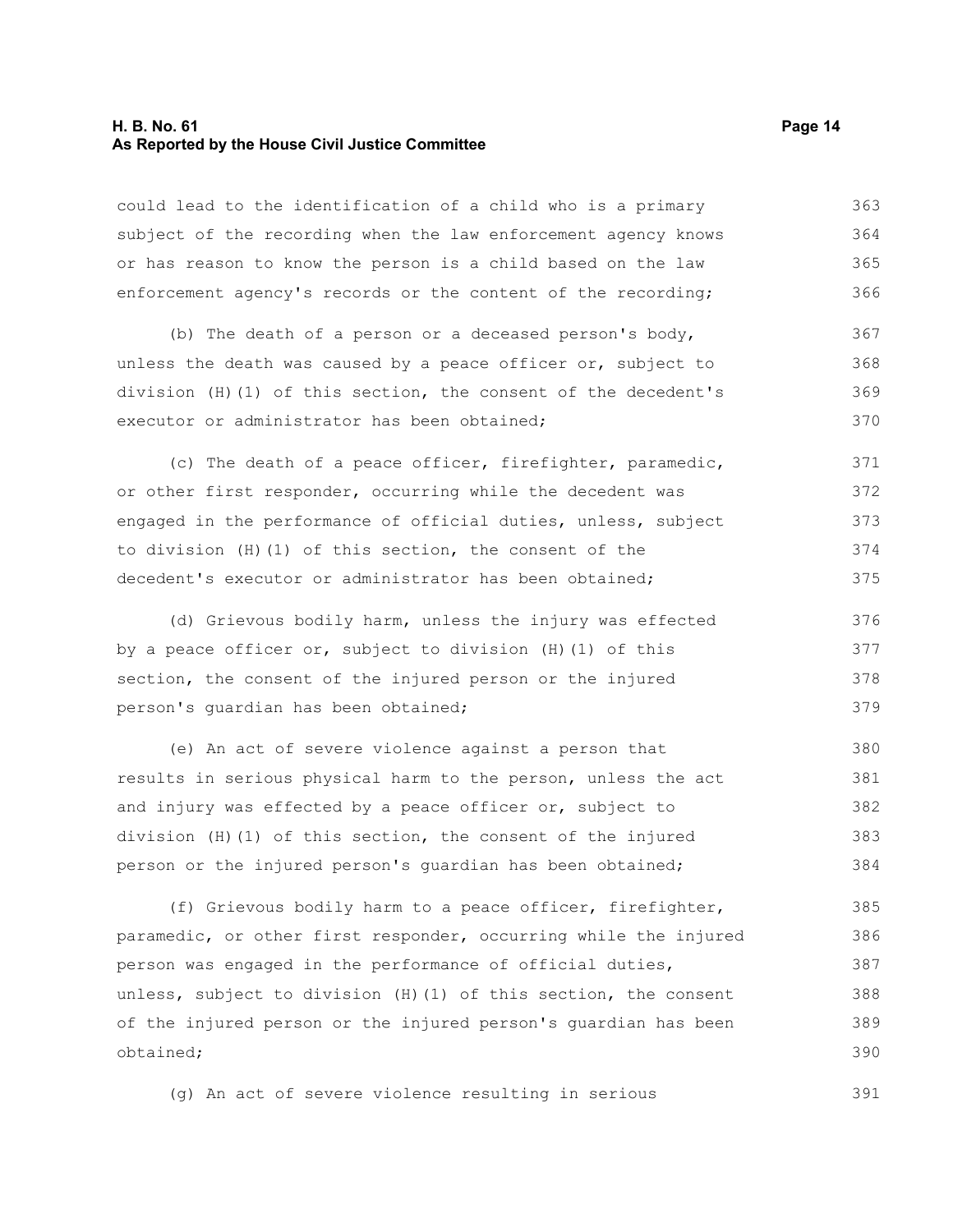#### **H. B. No. 61 Page 15 As Reported by the House Civil Justice Committee**

physical harm against a peace officer, firefighter, paramedic, or other first responder, occurring while the injured person was engaged in the performance of official duties, unless, subject to division (H)(1) of this section, the consent of the injured person or the injured person's guardian has been obtained; 392 393 394 395 396

(h) A person's nude body, unless, subject to division (H) (1) of this section, the person's consent has been obtained;

(i) Protected health information, the identity of a person in a health care facility who is not the subject of a law enforcement encounter, or any other information in a health care facility that could identify a person who is not the subject of a law enforcement encounter; 399 400 401 402 403

(j) Information that could identify the alleged victim of a sex offense, menacing by stalking, or domestic violence; 404 405

(k) Information, that does not constitute a confidential law enforcement investigatory record, that could identify a person who provides sensitive or confidential information to a law enforcement agency when the disclosure of the person's identity or the information provided could reasonably be expected to threaten or endanger the safety or property of the person or another person; 406 407 408 409 410 411 412

(l) Personal information of a person who is not arrested, cited, charged, or issued a written warning by a peace officer; 413 414

(m) Proprietary police contingency plans or tactics that are intended to prevent crime and maintain public order and safety; 415 416 417

(n) A personal conversation unrelated to work between peace officers or between a peace officer and an employee of a law enforcement agency; 418 419 420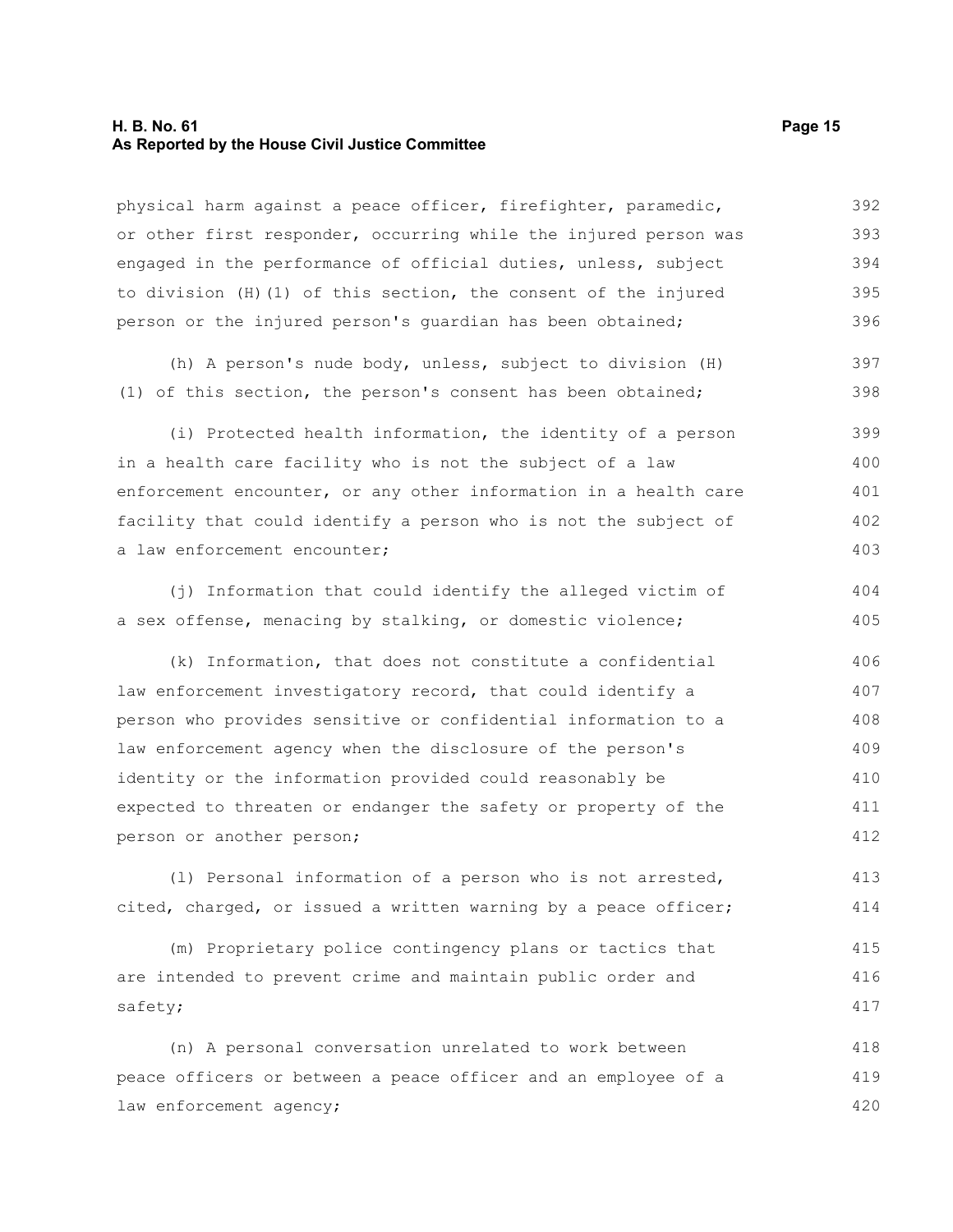### **H. B. No. 61 Page 16 As Reported by the House Civil Justice Committee**

| (o) A conversation between a peace officer and a member of       | 421 |
|------------------------------------------------------------------|-----|
| the public that does not concern law enforcement activities;     | 422 |
| (p) The interior of a residence, unless the interior of a        | 423 |
| residence is the location of an adversarial encounter with, or a | 424 |
| use of force by, a peace officer;                                | 425 |
| (q) Any portion of the interior of a private business that       | 426 |
| is not open to the public, unless an adversarial encounter with, | 427 |
| or a use of force by, a peace officer occurs in that location.   | 428 |
| As used in division (A) (17) of this section:                    | 429 |
| "Grievous bodily harm" has the same meaning as in section        | 430 |
| 5924.120 of the Revised Code.                                    | 431 |
| "Health care facility" has the same meaning as in section        | 432 |
| 1337.11 of the Revised Code.                                     | 433 |
| "Protected health information" has the same meaning as in        | 434 |
| 45 C.F.R. 160.103.                                               | 435 |
| "Law enforcement agency" has the same meaning as in              | 436 |
| section 2925.61 of the Revised Code.                             | 437 |
| "Personal information" means any government-issued               | 438 |
| identification number, date of birth, address, financial         | 439 |
| information, or criminal justice information from the law        | 440 |
| enforcement automated data system or similar databases.          | 441 |
| "Sex offense" has the same meaning as in section 2907.10         | 442 |
| of the Revised Code.                                             | 443 |
| "Firefighter," "paramedic," and "first responder" have the       | 444 |
| same meanings as in section 4765.01 of the Revised Code.         | 445 |
| (B) (1) Upon request by any person and subject to division       | 446 |
| (B) (8) of this section, all public records responsive to the    | 447 |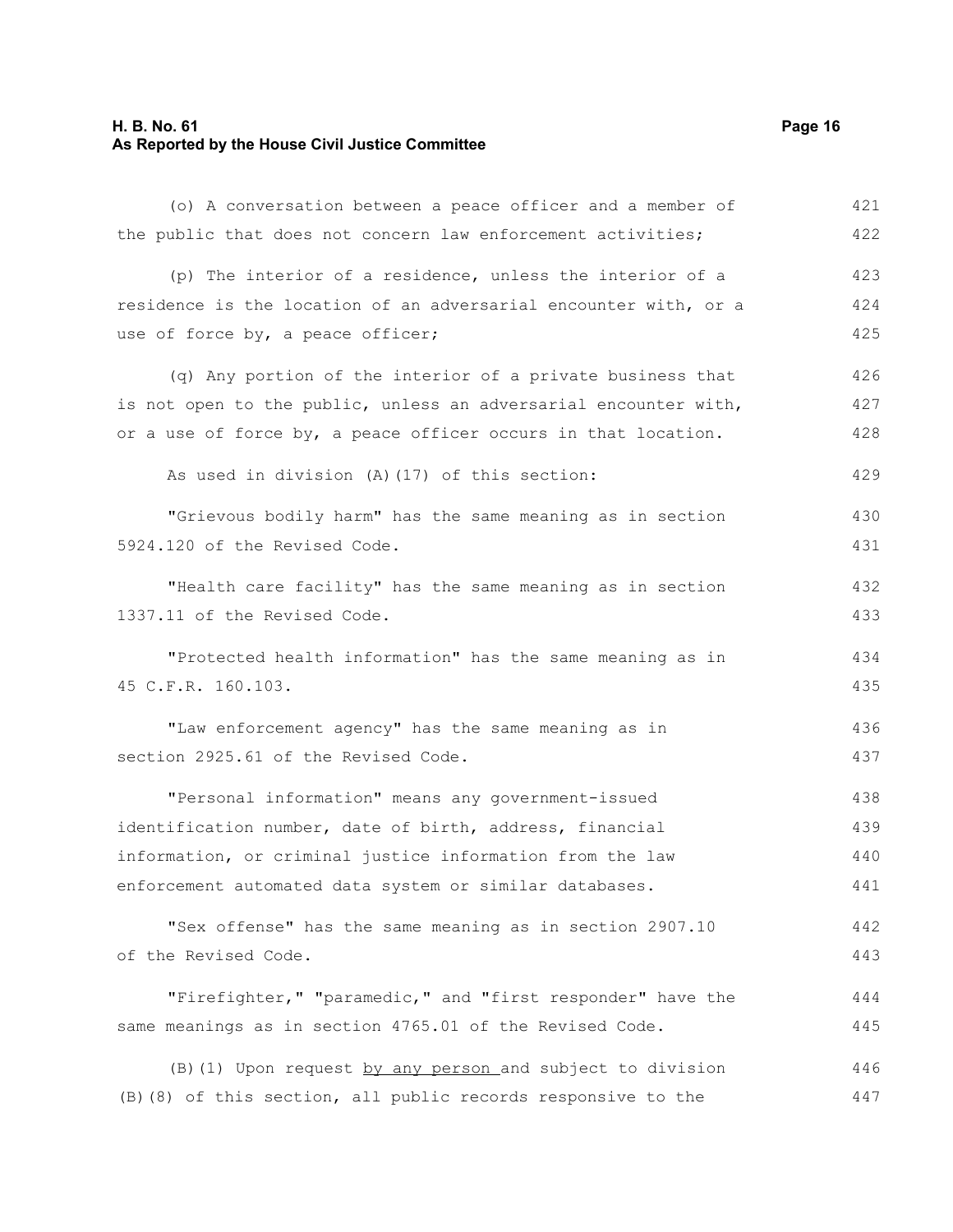#### **H. B. No. 61 Page 17 As Reported by the House Civil Justice Committee**

request shall be promptly prepared and made available for inspection to any person-the requester at all reasonable times during regular business hours. Subject to division (B)(8) of this section, upon request by any person, a public office or person responsible for public records shall make copies of the requested public record available to the requester at cost and within a reasonable period of time. If a public record contains information that is exempt from the duty to permit public inspection or to copy the public record, the public office or the person responsible for the public record shall make available all of the information within the public record that is not exempt. When making that public record available for public inspection or copying that public record, the public office or the person responsible for the public record shall notify the requester of any redaction or make the redaction plainly visible. A redaction shall be deemed a denial of a request to inspect or copy the redacted information, except if federal or state law authorizes or requires a public office to make the redaction. 448 449 450 451 452 453 454 455 456 457 458 459 460 461 462 463 464 465 466

(2) To facilitate broader access to public records, a public office or the person responsible for public records shall organize and maintain public records in a manner that they can be made available for inspection or copying in accordance with division (B) of this section. A public office also shall have available a copy of its current records retention schedule at a location readily available to the public. If a requester makes an ambiguous or overly broad request or has difficulty in making a request for copies or inspection of public records under this section such that the public office or the person responsible for the requested public record cannot reasonably identify what public records are being requested, the public office or the 467 468 469 470 471 472 473 474 475 476 477 478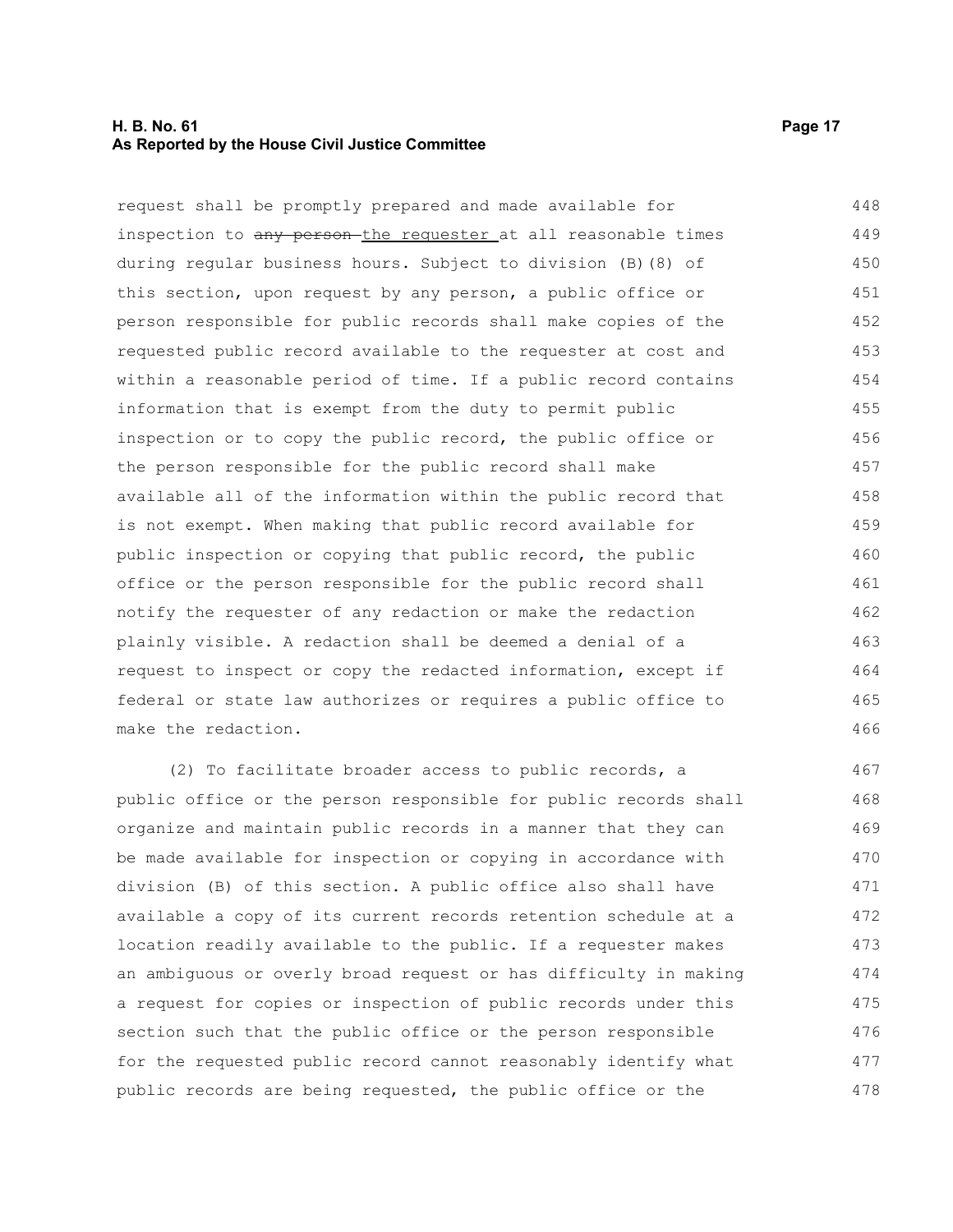#### **H. B. No. 61 Page 18 As Reported by the House Civil Justice Committee**

person responsible for the requested public record may deny the request but shall provide the requester with an opportunity to revise the request by informing the requester of the manner in which records are maintained by the public office and accessed in the ordinary course of the public office's or person's duties. 479 480 481 482 483 484

(3) If a request is ultimately denied, in part or in whole, the public office or the person responsible for the requested public record shall provide the requester with an explanation, including legal authority, setting forth why the request was denied. If the initial request was provided in writing, the explanation also shall be provided to the requester in writing. The explanation shall not preclude the public office or the person responsible for the requested public record from relying upon additional reasons or legal authority in defending an action commenced under division (C) of this section. 485 486 487 488 489 490 491 492 493 494

(4) Unless specifically required or authorized by state or federal law or in accordance with division (B) of this section, no public office or person responsible for public records may limit or condition the availability of public records by requiring disclosure of the requester's identity or the intended use of the requested public record. Any requirement that the requester disclose the requester's identity or the intended use of the requested public record constitutes a denial of the request. 495 496 497 498 499 500 501 502 503

(5) A public office or person responsible for public records may ask a requester to make the request in writing, may ask for the requester's identity, and may inquire about the intended use of the information requested, but may do so only after disclosing to the requester that a written request is not 504 505 506 507 508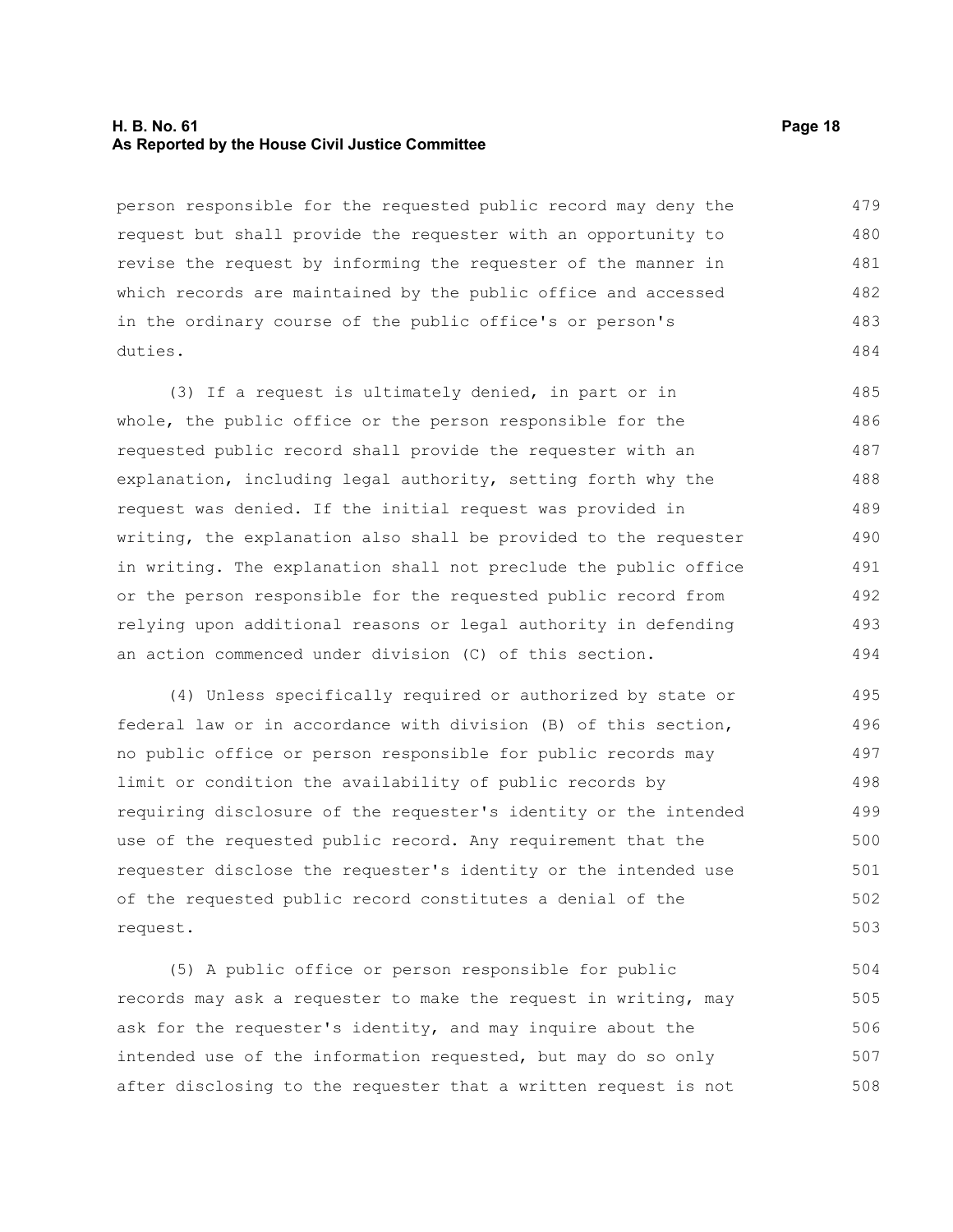#### **H. B. No. 61 Page 19 As Reported by the House Civil Justice Committee**

mandatory, that the requester may decline to reveal the requester's identity or the intended use, and when a written request or disclosure of the identity or intended use would benefit the requester by enhancing the ability of the public office or person responsible for public records to identify, locate, or deliver the public records sought by the requester. 509 510 511 512 513 514

(6) If any person requests a copy of a public record in accordance with division (B) of this section, the public office or person responsible for the public record may require that person-the requester to pay in advance the cost involved in providing the copy of the public record in accordance with the choice made by the person requesting the copy-requester under this division. The public office or the person responsible for the public record shall permit that person the requester to choose to have the public record duplicated upon paper, upon the same medium upon which the public office or person responsible for the public record keeps it, or upon any other medium upon which the public office or person responsible for the public record determines that it reasonably can be duplicated as an integral part of the normal operations of the public office or person responsible for the public record. When the personrequesting the copy-requester makes a choice under this division, the public office or person responsible for the public record shall provide a copy of it in accordance with the choice made by that person the requester. Nothing in this section requires a public office or person responsible for the public record to allow the person requesting requester of a copy of the public record to make the copies of the public record. 515 516 517 518 519 520 521 522 523 524 525 526 527 528 529 530 531 532 533 534 535 536

(7)(a) Upon a request made in accordance with division (B) of this section and subject to division (B)(6) of this section, a public office or person responsible for public records shall 537 538 539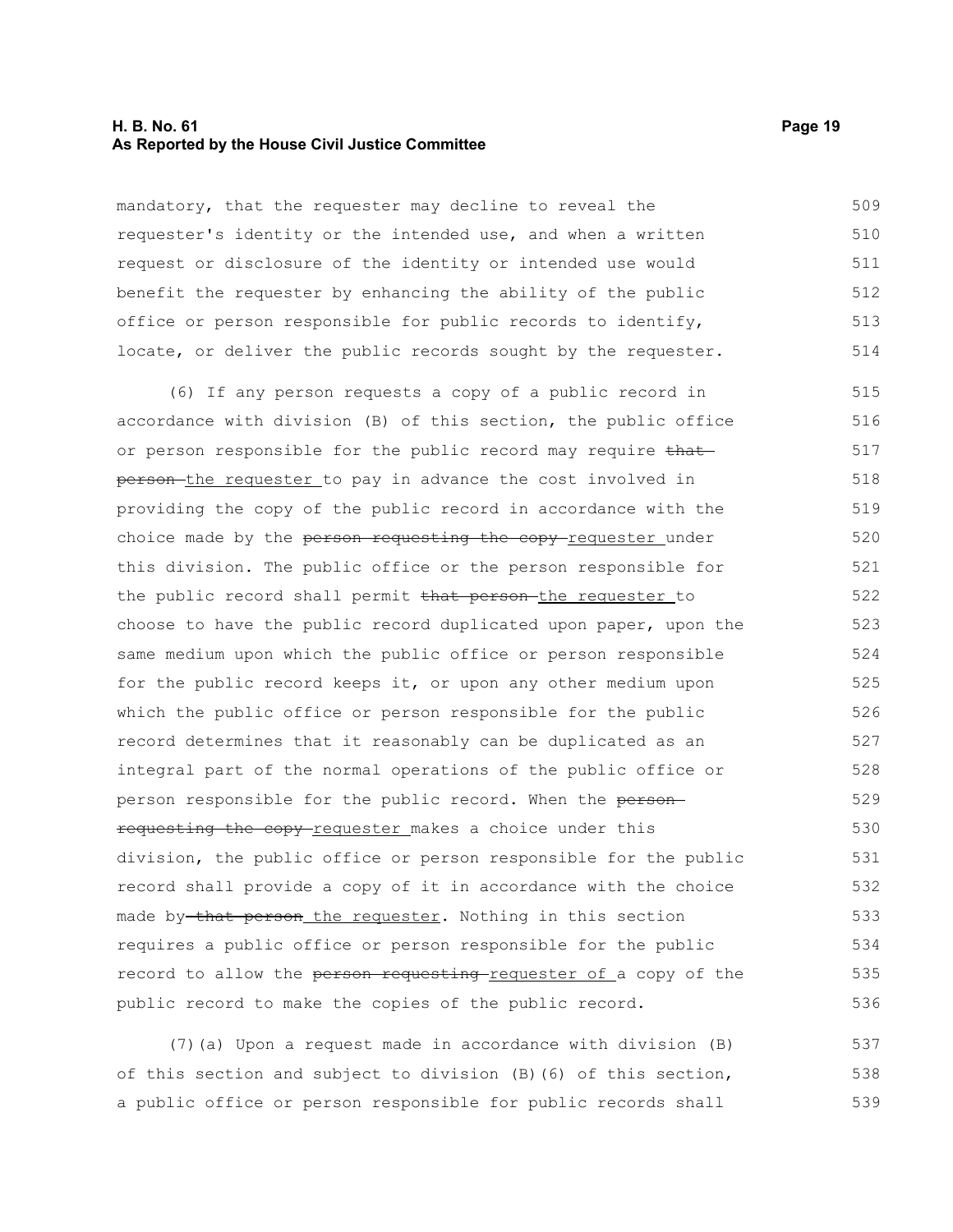#### **H. B. No. 61 Page 20 As Reported by the House Civil Justice Committee**

transmit a copy of a public record to any person by United States mail or by any other means of delivery or transmission within a reasonable period of time after receiving the request for the copy. The public office or person responsible for the public record may require the person making the request to pay in advance the cost of postage if the copy is transmitted by United States mail or the cost of delivery if the copy is transmitted other than by United States mail, and to pay in advance the costs incurred for other supplies used in the mailing, delivery, or transmission. 540 541 542 543 544 545 546 547 548 549

(b) Any public office may adopt a policy and procedures that it will follow in transmitting, within a reasonable period of time after receiving a request, copies of public records by United States mail or by any other means of delivery or transmission pursuant to division (B)(7) of this section. A public office that adopts a policy and procedures under division (B)(7) of this section shall comply with them in performing its duties under that division.

(c) In any policy and procedures adopted under division (B)(7) of this section:

(i) A public office may limit the number of records requested by a person that the office will physically deliver by United States mail or by another delivery service to ten per month, unless the person certifies to the office in writing that the person does not intend to use or forward the requested records, or the information contained in them, for commercial purposes;

(ii) A public office that chooses to provide some or all of its public records on a web site that is fully accessible to and searchable by members of the public at all times, other than 567 568 569

558 559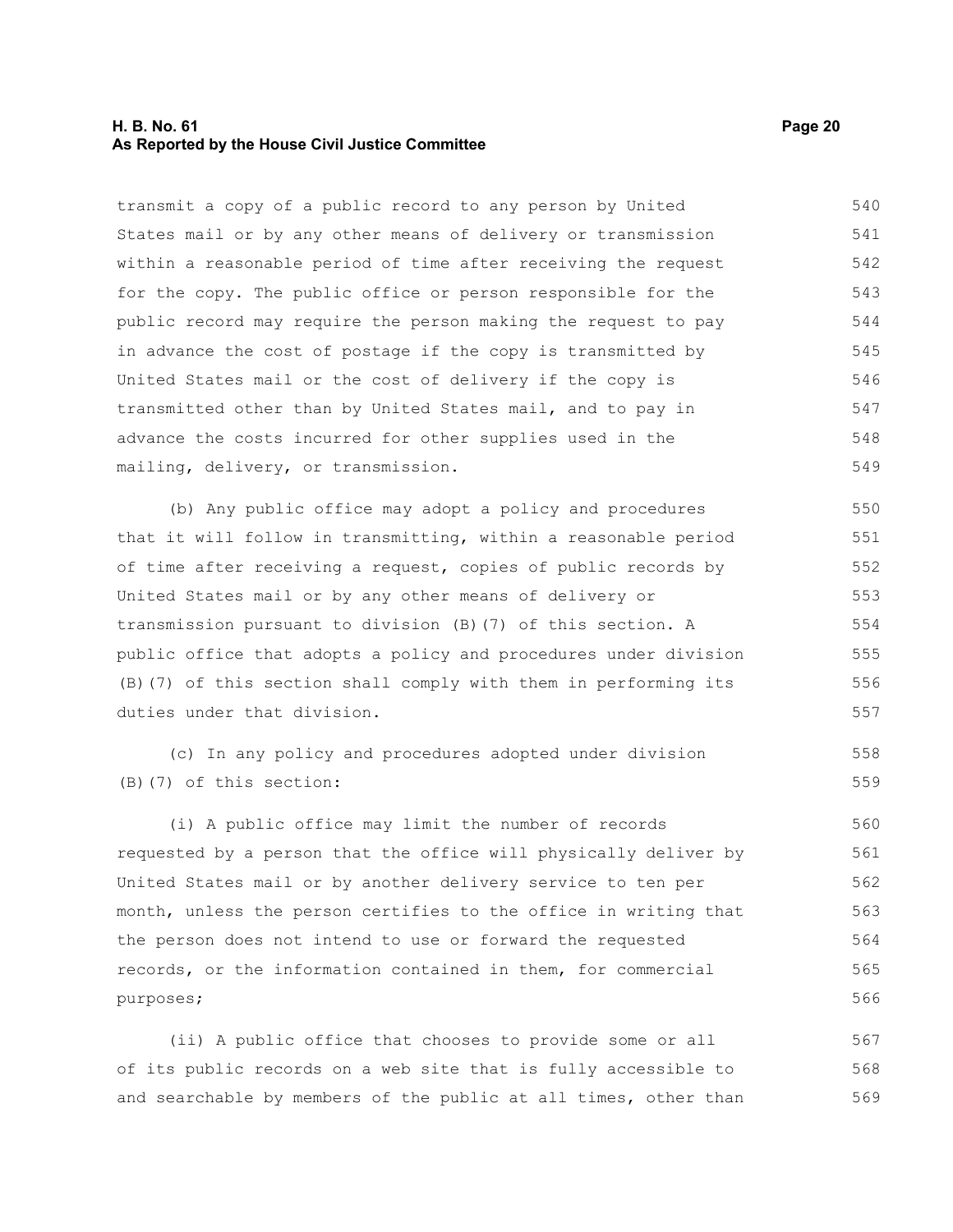#### **H. B. No. 61 Page 21 As Reported by the House Civil Justice Committee**

during acts of God outside the public office's control or maintenance, and that charges no fee to search, access, download, or otherwise receive records provided on the web site, may limit to ten per month the number of records requested by a person that the office will deliver in a digital format, unless the requested records are not provided on the web site and unless the person certifies to the office in writing that the person does not intend to use or forward the requested records, or the information contained in them, for commercial purposes. 570 571 572 573 574 575 576 577 578

(iii) For purposes of division (B)(7) of this section, "commercial" shall be narrowly construed and does not include reporting or gathering news, reporting or gathering information to assist citizen oversight or understanding of the operation or activities of government, or nonprofit educational research. 579 580 581 582 583

(8) A public office or person responsible for public records is not required to permit a person who is incarcerated pursuant to a criminal conviction or a juvenile adjudication to inspect or to obtain a copy of any public record concerning a criminal investigation or prosecution or concerning what would be a criminal investigation or prosecution if the subject of the investigation or prosecution were an adult, unless the request to inspect or to obtain a copy of the record is for the purpose of acquiring information that is subject to release as a public record under this section and the judge who imposed the sentence or made the adjudication with respect to the person, or the judge's successor in office, finds that the information sought in the public record is necessary to support what appears to be a justiciable claim of the person. 584 585 586 587 588 589 590 591 592 593 594 595 596 597

(9)(a) Upon written request made and signed by a journalist, a public office, or person responsible for public 598 599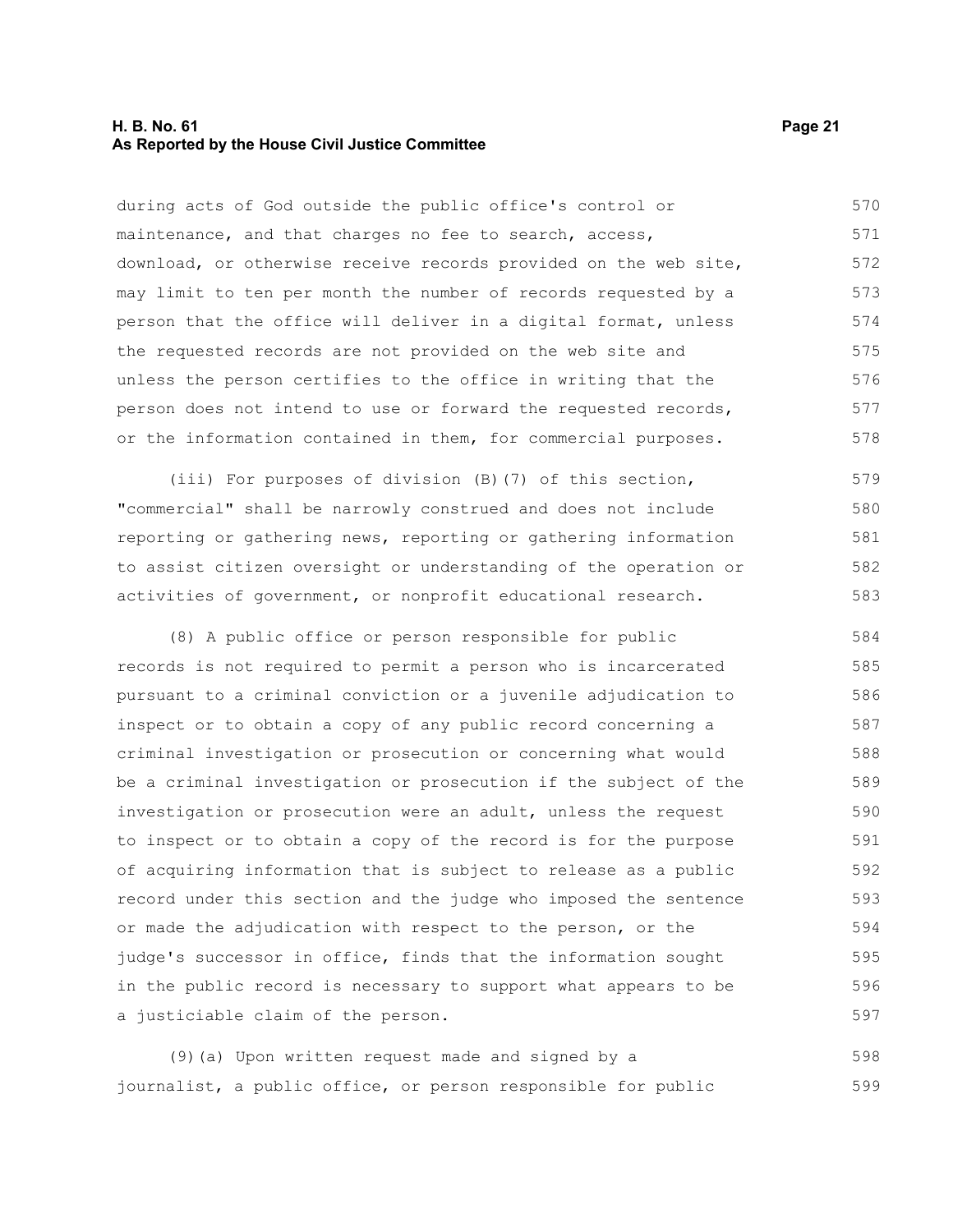#### **H. B. No. 61 Page 22 As Reported by the House Civil Justice Committee**

records, having custody of the records of the agency employing a specified designated public service worker shall disclose to the journalist the address of the actual personal residence of the designated public service worker and, if the designated public service worker's spouse, former spouse, or child is employed by a public office, the name and address of the employer of the designated public service worker's spouse, former spouse, or child. The request shall include the journalist's name and title and the name and address of the journalist's employer and shall state that disclosure of the information sought would be in the public interest. 600 601 602 603 604 605 606 607 608 609 610

(b) Division (B)(9)(a) of this section also applies to journalist requests for:

(i) Customer information maintained by a municipally owned or operated public utility, other than social security numbers and any private financial information such as credit reports, payment methods, credit card numbers, and bank account information;

(ii) Information about minors involved in a school vehicle accident as provided in division  $(A)$   $(1)$  (gg) of this section, other than personal information as defined in section 149.45 of the Revised Code. 618 619 620 621

(c) As used in division (B)(9) of this section, "journalist" means a person engaged in, connected with, or employed by any news medium, including a newspaper, magazine, press association, news agency, or wire service, a radio or television station, or a similar medium, for the purpose of gathering, processing, transmitting, compiling, editing, or disseminating information for the general public. 622 623 624 625 626 627 628

611 612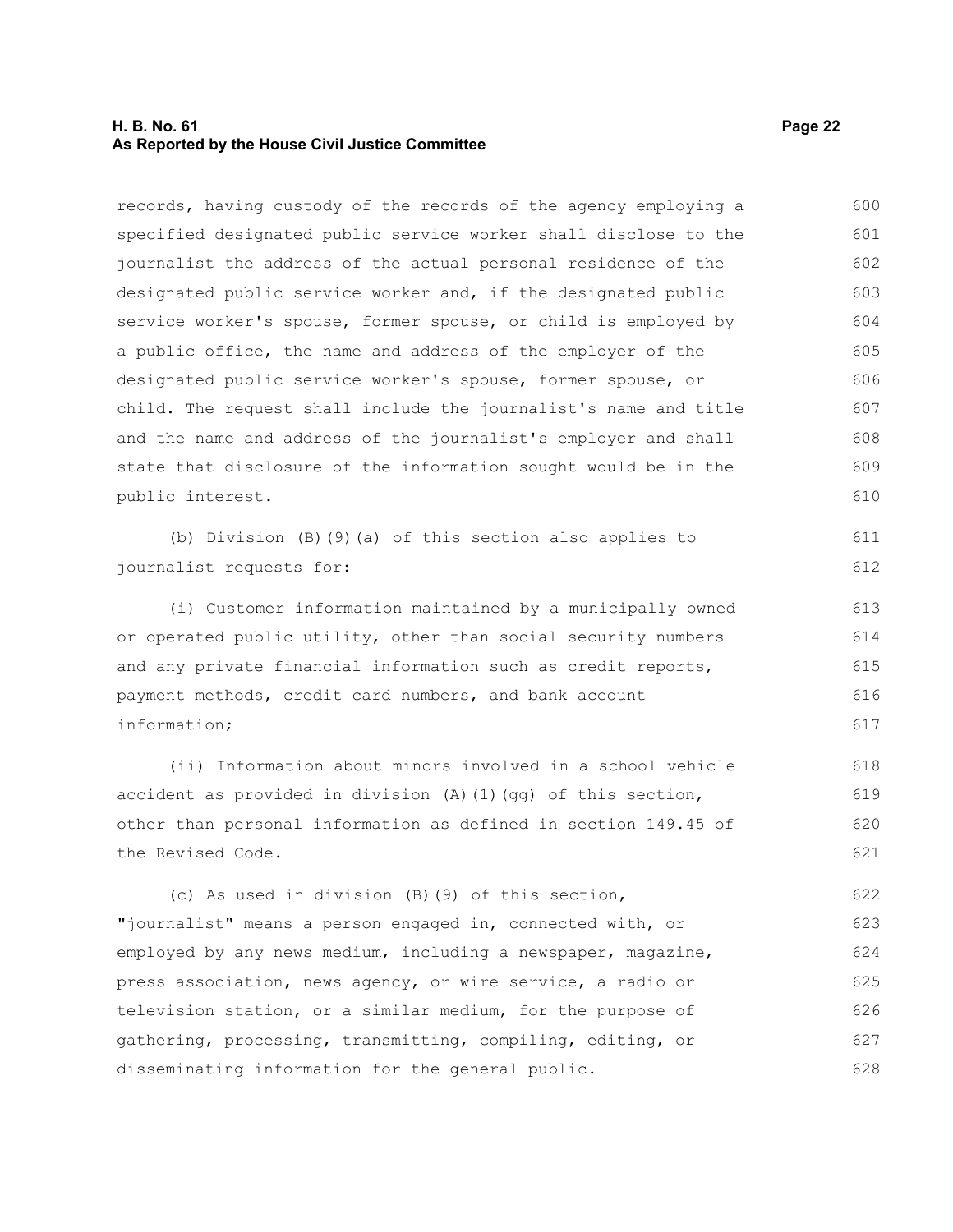#### **H. B. No. 61 Page 23 As Reported by the House Civil Justice Committee**

(10) Upon a request made by a victim, victim's attorney, or victim's representative, as that term is used in section 2930.02 of the Revised Code, a public office or person responsible for public records shall transmit a copy of a depiction of the victim as described in division  $(A)$  (1)(gg) of this section to the victim, victim's attorney, or victim's representative. 629 630 631 632 633 634 635

(C)(1) If a person allegedly is aggrieved by the failure of a public office or the person responsible for public records to promptly prepare a public record and to make it available to the person for inspection in accordance with division (B) of this section or by any other failure of a public office or the person responsible for public records to comply with an obligation in accordance with division (B) of this section, the person allegedly aggrieved may do only one of the following, and not both: 636 637 638 639 640 641 642 643 644

(a) File a complaint with the clerk of the court of claims or the clerk of the court of common pleas under section 2743.75 of the Revised Code;

(b) Commence a mandamus action to obtain a judgment that orders the public office or the person responsible for the public record to comply with division (B) of this section, that awards court costs and reasonable attorney's fees to the person that instituted the mandamus action, and, if applicable, that includes an order fixing statutory damages under division (C)(2) of this section. The mandamus action may be commenced in the court of common pleas of the county in which division (B) of this section allegedly was not complied with, in the supreme court pursuant to its original jurisdiction under Section 2 of Article IV, Ohio Constitution, or in the court of appeals for 648 649 650 651 652 653 654 655 656 657 658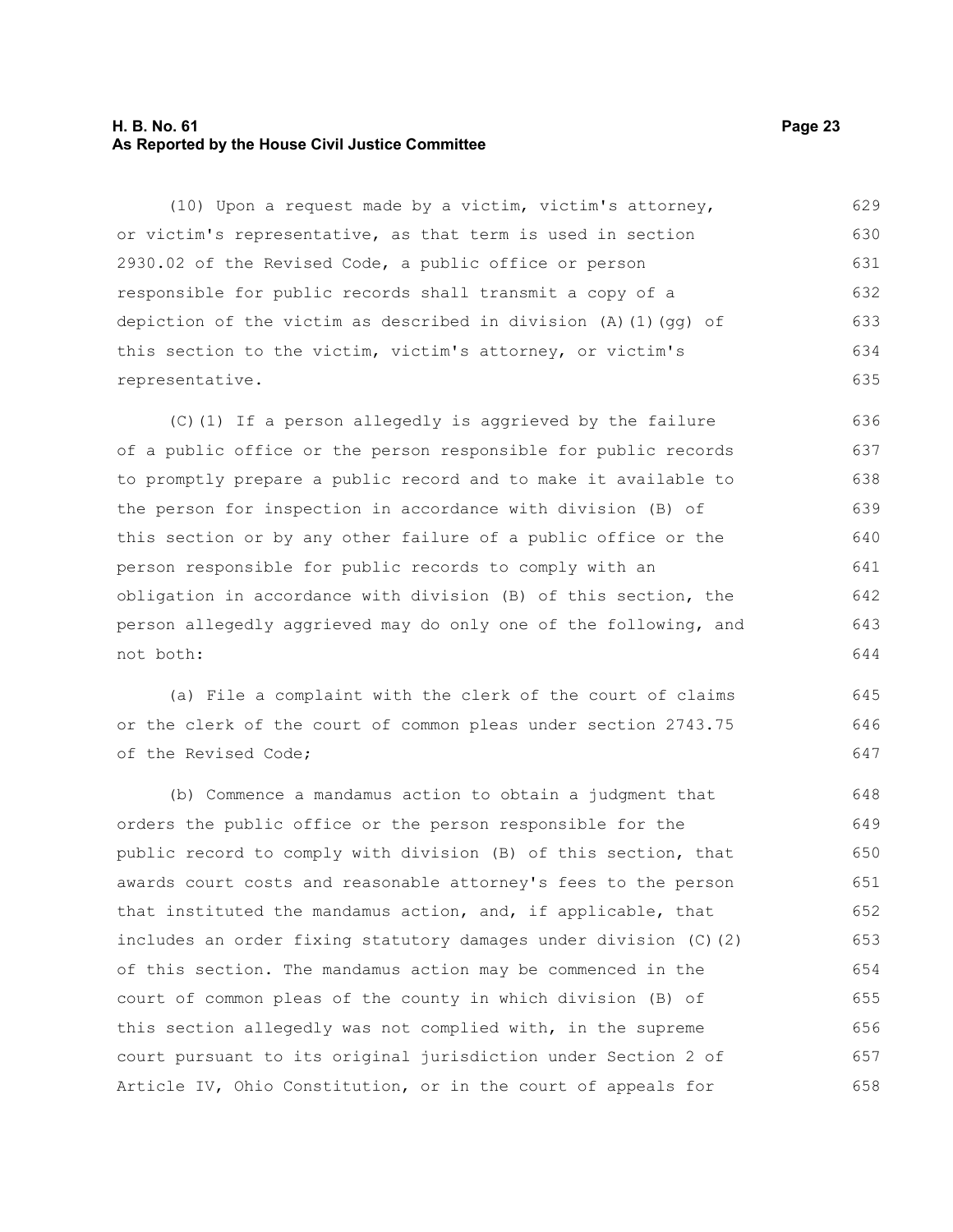#### **H. B. No. 61 Page 24 As Reported by the House Civil Justice Committee**

the appellate district in which division (B) of this section allegedly was not complied with pursuant to its original jurisdiction under Section 3 of Article IV, Ohio Constitution. 659 660 661

(2) If a requester transmits a written request by hand delivery, electronic submission, or certified mail to inspect or receive copies of any public record in a manner that fairly describes the public record or class of public records to the public office or person responsible for the requested public records, except as otherwise provided in this section, the requester shall be entitled to recover the amount of statutory damages set forth in this division if a court determines that the public office or the person responsible for public records failed to comply with an obligation in accordance with division (B) of this section. 662 663 664 665 666 667 668 669 670 671 672

The amount of statutory damages shall be fixed at one hundred dollars for each business day during which the public office or person responsible for the requested public records failed to comply with an obligation in accordance with division (B) of this section, beginning with the day on which the requester files a mandamus action to recover statutory damages, up to a maximum of one thousand dollars. The award of statutory damages shall not be construed as a penalty, but as compensation for injury arising from lost use of the requested information. The existence of this injury shall be conclusively presumed. The award of statutory damages shall be in addition to all other remedies authorized by this section. 673 674 675 676 677 678 679 680 681 682 683 684

The court may reduce an award of statutory damages or not award statutory damages if the court determines both of the following:

(a) That, based on the ordinary application of statutory

685 686 687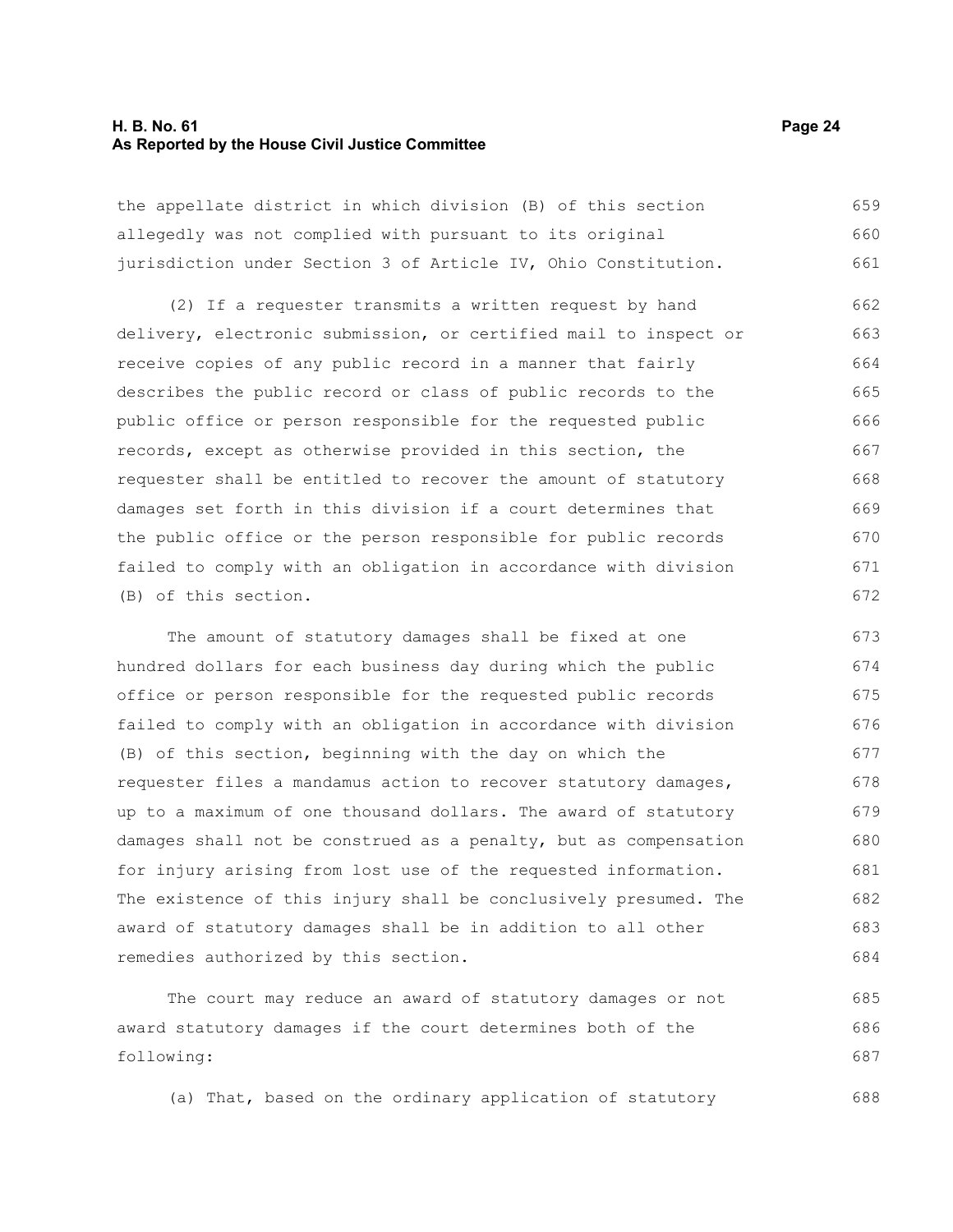#### **H. B. No. 61 Page 25 As Reported by the House Civil Justice Committee**

law and case law as it existed at the time of the conduct or threatened conduct of the public office or person responsible for the requested public records that allegedly constitutes a failure to comply with an obligation in accordance with division (B) of this section and that was the basis of the mandamus action, a well-informed public office or person responsible for the requested public records reasonably would believe that the conduct or threatened conduct of the public office or person responsible for the requested public records did not constitute a failure to comply with an obligation in accordance with division (B) of this section; (b) That a well-informed public office or person responsible for the requested public records reasonably would believe that the conduct or threatened conduct of the public office or person responsible for the requested public records would serve the public policy that underlies the authority that 689 690 691 692 693 694 695 696 697 698 699 700 701 702 703 704

is asserted as permitting that conduct or threatened conduct. (3) In a mandamus action filed under division (C)(1) of 705 706

this section, the following apply:

(a)(i) If the court orders the public office or the person responsible for the public record to comply with division (B) of this section, the court shall determine and award to the relator all court costs, which shall be construed as remedial and not punitive. 708 709 710 711 712

(ii) If the court makes a determination described in division  $(C)$  (3)(b)(iii) of this section, the court shall determine and award to the relator all court costs, which shall be construed as remedial and not punitive. 713 714 715 716

(b) If the court renders a judgment that orders the public 717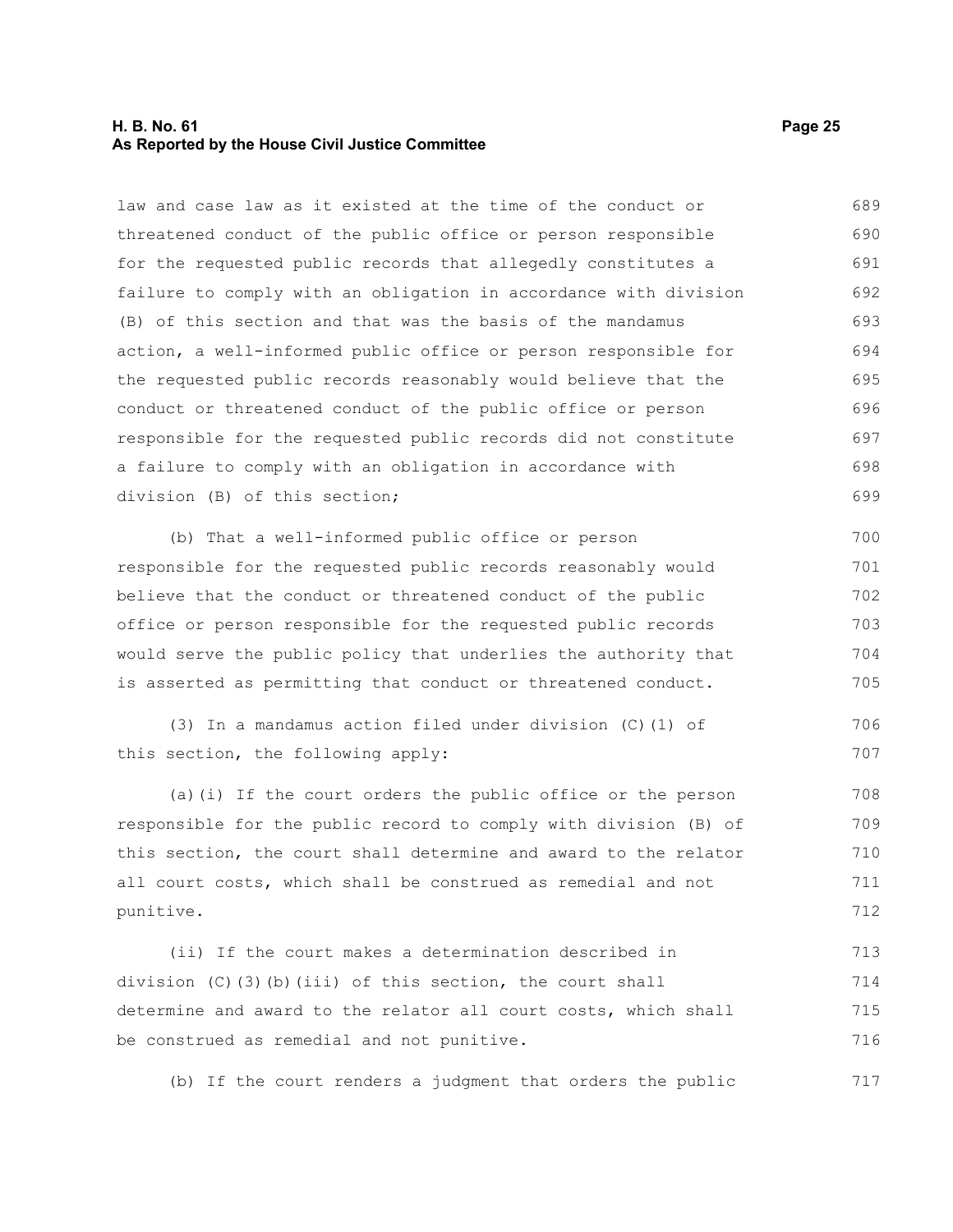#### **H. B. No. 61 Page 26 As Reported by the House Civil Justice Committee**

office or the person responsible for the public record to comply with division (B) of this section or if the court determines any of the following, the court may award reasonable attorney's fees to the relator, subject to division (C)(4) of this section: 718 719 720 721

(i) The public office or the person responsible for the public records failed to respond affirmatively or negatively to the public records request in accordance with the time allowed under division (B) of this section.

(ii) The public office or the person responsible for the public records promised to permit the relator to inspect or receive copies of the public records requested within a specified period of time but failed to fulfill that promise within that specified period of time. 726 727 728 729 730

(iii) The public office or the person responsible for the public records acted in bad faith when the office or person voluntarily made the public records available to the relator for the first time after the relator commenced the mandamus action, but before the court issued any order concluding whether or not the public office or person was required to comply with division (B) of this section. No discovery may be conducted on the issue of the alleged bad faith of the public office or person responsible for the public records. This division shall not be construed as creating a presumption that the public office or the person responsible for the public records acted in bad faith when the office or person voluntarily made the public records available to the relator for the first time after the relator commenced the mandamus action, but before the court issued any order described in this division. 731 732 733 734 735 736 737 738 739 740 741 742 743 744 745

(c) The court shall not award attorney's fees to the relator if the court determines both of the following: 746 747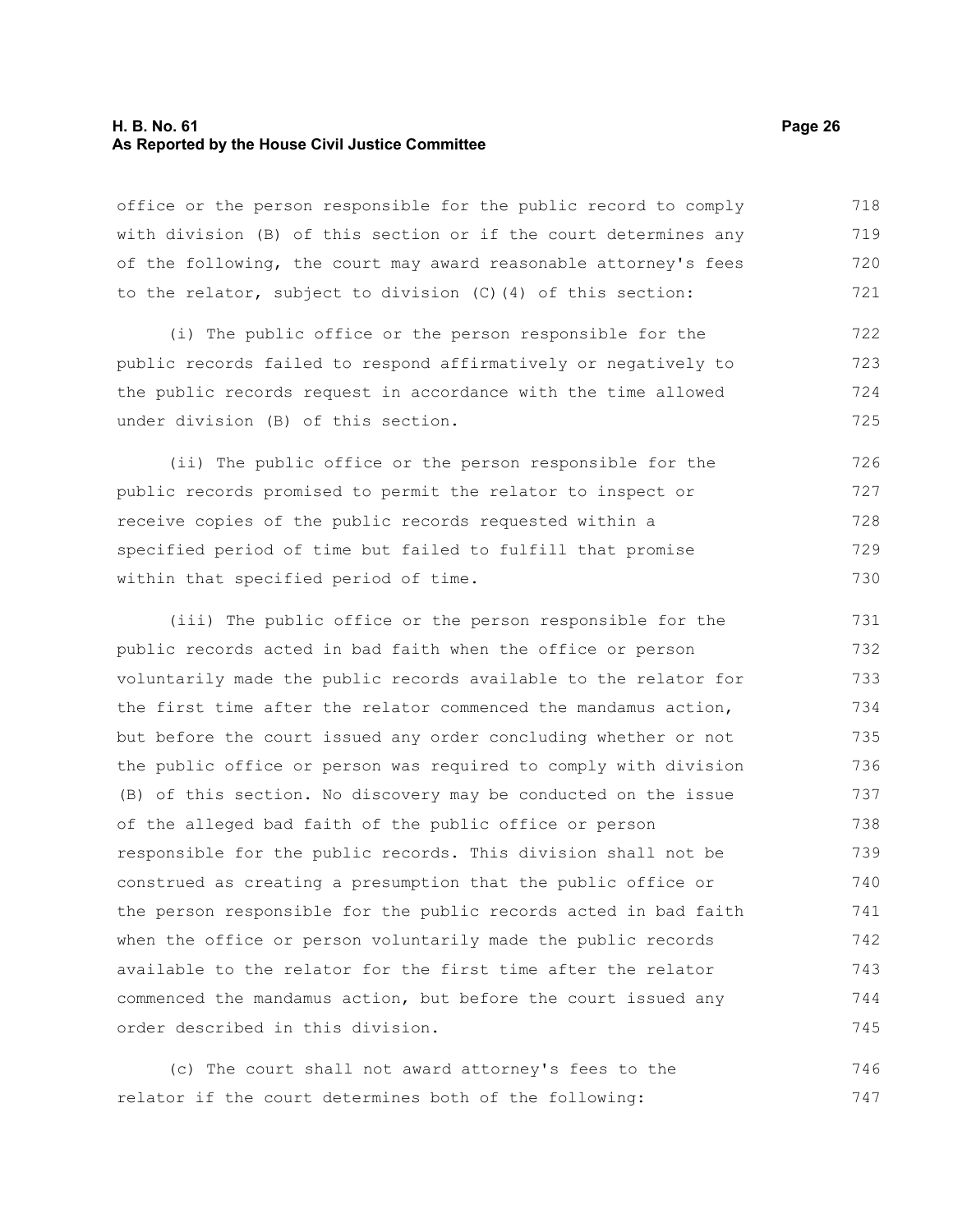#### **H. B. No. 61 Page 27 As Reported by the House Civil Justice Committee**

(i) That, based on the ordinary application of statutory law and case law as it existed at the time of the conduct or threatened conduct of the public office or person responsible for the requested public records that allegedly constitutes a failure to comply with an obligation in accordance with division (B) of this section and that was the basis of the mandamus action, a well-informed public office or person responsible for the requested public records reasonably would believe that the conduct or threatened conduct of the public office or person responsible for the requested public records did not constitute a failure to comply with an obligation in accordance with division (B) of this section; 748 749 750 751 752 753 754 755 756 757 758 759

(ii) That a well-informed public office or person responsible for the requested public records reasonably would believe that the conduct or threatened conduct of the public office or person responsible for the requested public records would serve the public policy that underlies the authority that is asserted as permitting that conduct or threatened conduct. 760 761 762 763 764 765

```
(4) All of the following apply to any award of reasonable
attorney's fees awarded under division (C)(3)(b) of this
section: 
                                                                             766
                                                                             767
                                                                             768
```
(a) The fees shall be construed as remedial and not punitive. 769 770

(b) The fees awarded shall not exceed the total of the reasonable attorney's fees incurred before the public record was made available to the relator and the fees described in division (C)(4)(c) of this section. 771 772 773 774

(c) Reasonable attorney's fees shall include reasonable fees incurred to produce proof of the reasonableness and amount 775 776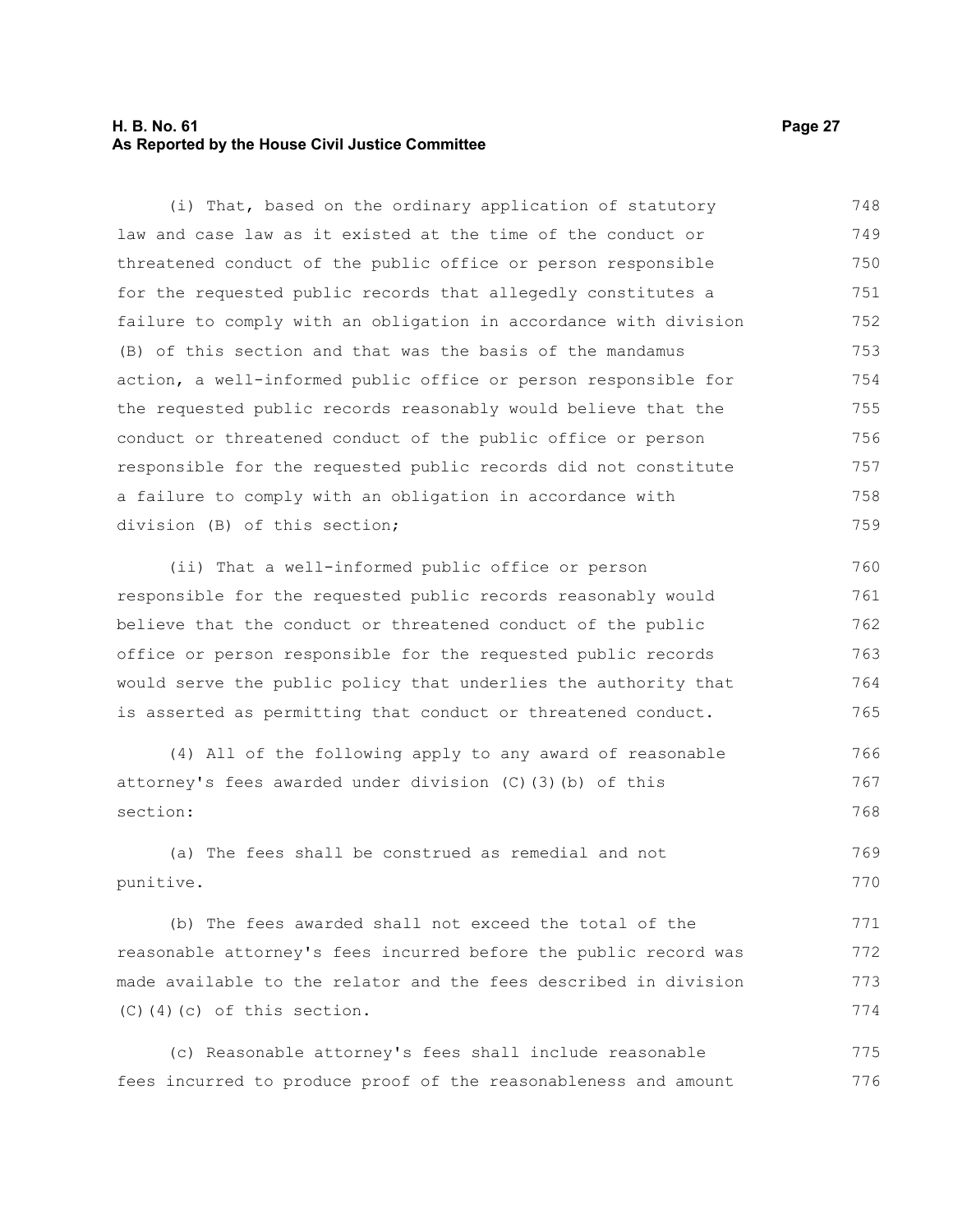#### **H. B. No. 61 Page 28 As Reported by the House Civil Justice Committee**

of the fees and to otherwise litigate entitlement to the fees. (d) The court may reduce the amount of fees awarded if the court determines that, given the factual circumstances involved with the specific public records request, an alternative means should have been pursued to more effectively and efficiently resolve the dispute that was subject to the mandamus action filed under division (C)(1) of this section. (5) If the court does not issue a writ of mandamus under 777 778 779 780 781 782 783 784 785 786 787 788

division (C) of this section and the court determines at that time that the bringing of the mandamus action was frivolous conduct as defined in division (A) of section 2323.51 of the Revised Code, the court may award to the public office all court costs, expenses, and reasonable attorney's fees, as determined by the court. 789 790

(D) Chapter 1347. of the Revised Code does not limit the provisions of this section.

(E)(1) To ensure that all employees of public offices are appropriately educated about a public office's obligations under division (B) of this section, all elected officials or their appropriate designees shall attend training approved by the attorney general as provided in section 109.43 of the Revised Code. A future official may satisfy the requirements of this division by attending the training before taking office, provided that the future official may not send a designee in the future official's place. 793 794 795 796 797 798 799 800 801

(2) All public offices shall adopt a public records policy in compliance with this section for responding to public records requests. In adopting a public records policy under this division, a public office may obtain guidance from the model 802 803 804 805

791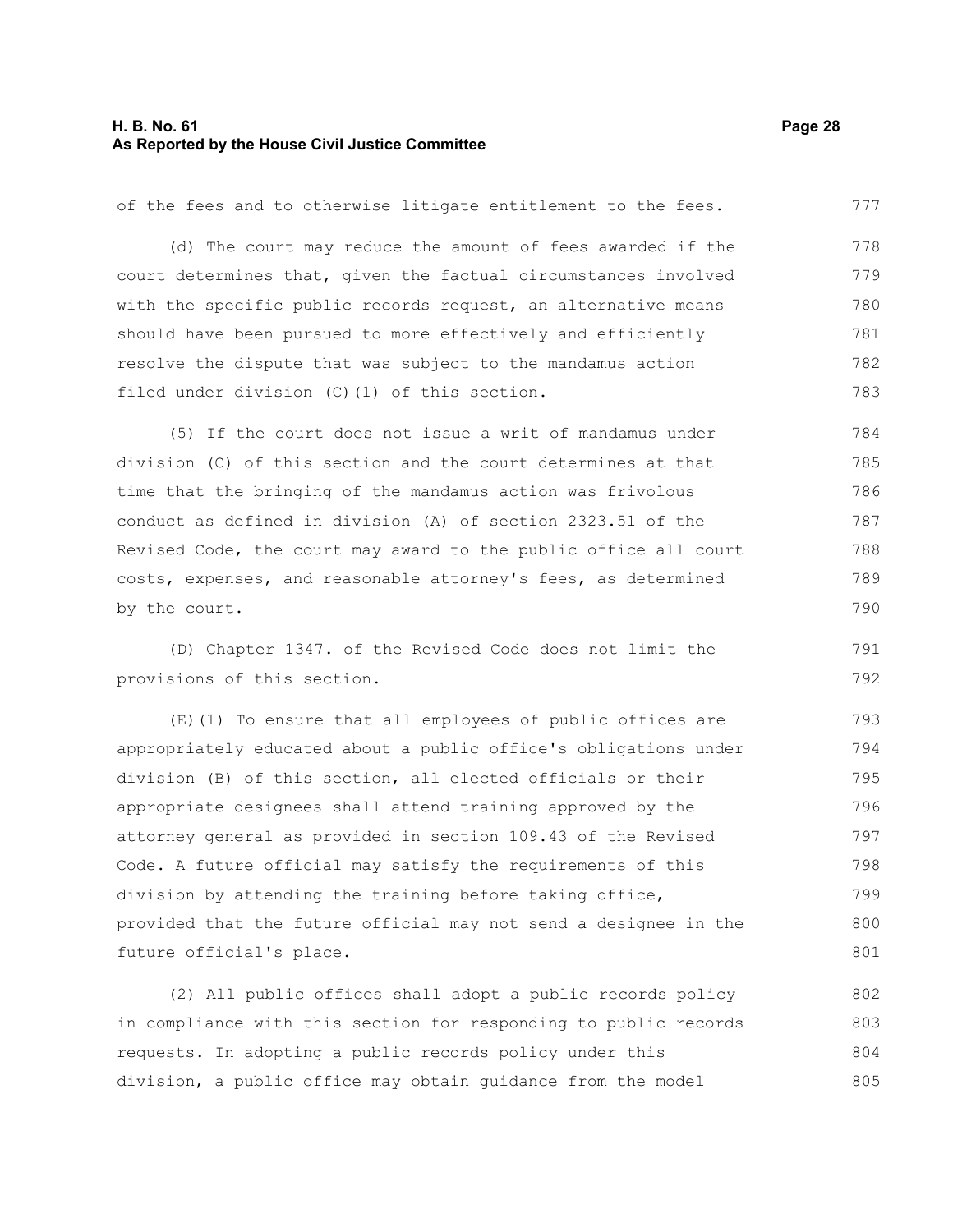#### **H. B. No. 61 Page 29 As Reported by the House Civil Justice Committee**

public records policy developed and provided to the public office by the attorney general under section 109.43 of the Revised Code. Except as otherwise provided in this section, the policy may not limit the number of public records that the public office will make available to a single person, may not limit the number of public records that it will make available during a fixed period of time, and may not establish a fixed period of time before it will respond to a request for inspection or copying of public records, unless that period is less than eight hours. The public office shall distribute the public records 806 807 808 809 810 811 812 813 814 815 816

policy adopted by the public office under this division to the employee of the public office who is the records custodian or records manager or otherwise has custody of the records of that office. The public office shall require that employee to acknowledge receipt of the copy of the public records policy. The public office shall create a poster that describes its public records policy and shall post the poster in a conspicuous place in the public office and in all locations where the public office has branch offices. The public office may post its public records policy on the internet web site of the public office if the public office maintains an internet web site. A public office that has established a manual or handbook of its general policies and procedures for all employees of the public office shall include the public records policy of the public office in the manual or handbook. 817 818 819 820 821 822 823 824 825 826 827 828 829 830 831

(F)(1) The bureau of motor vehicles may adopt rules pursuant to Chapter 119. of the Revised Code to reasonably limit the number of bulk commercial special extraction requests made by a person for the same records or for updated records during a calendar year. The rules may include provisions for charges to 832 833 834 835 836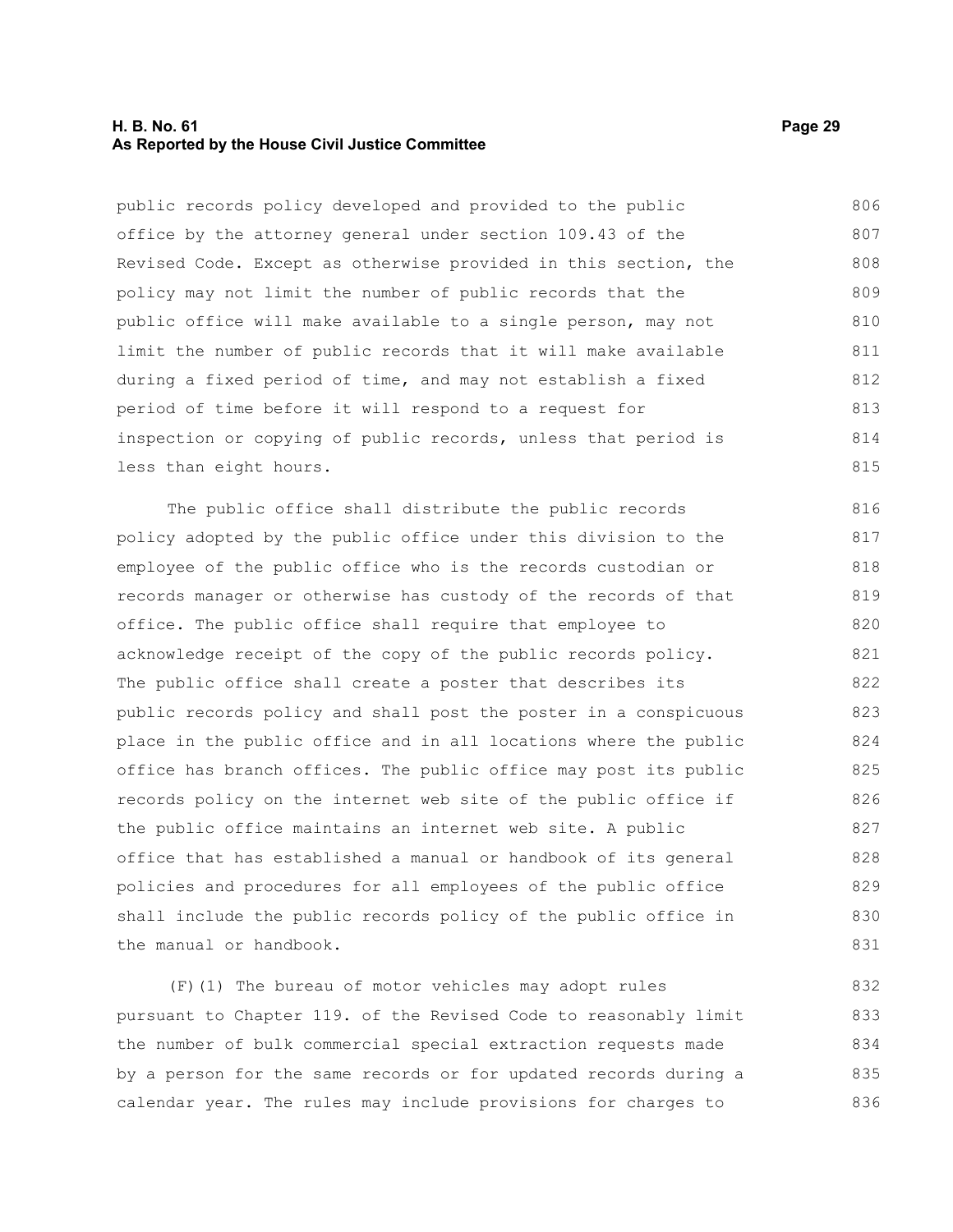#### **H. B. No. 61 Page 30 As Reported by the House Civil Justice Committee**

be made for bulk commercial special extraction requests for the actual cost of the bureau, plus special extraction costs, plus ten per cent. The bureau may charge for expenses for redacting information, the release of which is prohibited by law. 837 838 839 840

```
(2) As used in division (F)(1) of this section: 
                                                                        841
```
(a) "Actual cost" means the cost of depleted supplies, records storage media costs, actual mailing and alternative delivery costs, or other transmitting costs, and any direct equipment operating and maintenance costs, including actual costs paid to private contractors for copying services. 842 843 844 845 846

(b) "Bulk commercial special extraction request" means a request for copies of a record for information in a format other than the format already available, or information that cannot be extracted without examination of all items in a records series, class of records, or database by a person who intends to use or forward the copies for surveys, marketing, solicitation, or resale for commercial purposes. "Bulk commercial special extraction request" does not include a request by a person who gives assurance to the bureau that the person making the request does not intend to use or forward the requested copies for surveys, marketing, solicitation, or resale for commercial purposes. 847 848 849 850 851 852 853 854 855 856 857 858

(c) "Commercial" means profit-seeking production, buying, or selling of any good, service, or other product. 859 860

(d) "Special extraction costs" means the cost of the time spent by the lowest paid employee competent to perform the task, the actual amount paid to outside private contractors employed by the bureau, or the actual cost incurred to create computer programs to make the special extraction. "Special extraction 861 862 863 864 865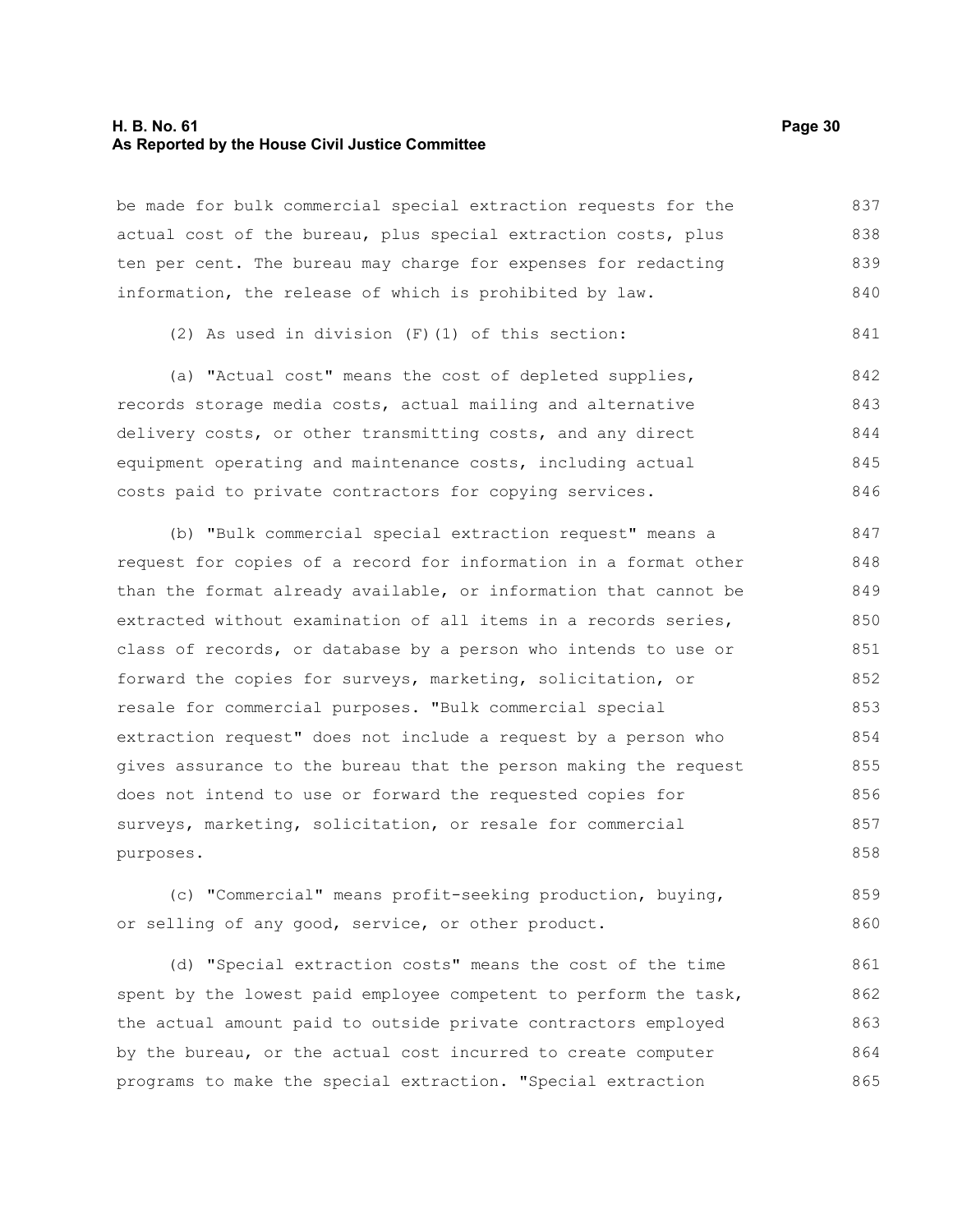#### **H. B. No. 61 Page 31 As Reported by the House Civil Justice Committee**

costs" include any charges paid to a public agency for computer or records services. 866 867

(3) For purposes of divisions (F)(1) and (2) of this section, "surveys, marketing, solicitation, or resale for commercial purposes" shall be narrowly construed and does not include reporting or gathering news, reporting or gathering information to assist citizen oversight or understanding of the operation or activities of government, or nonprofit educational research. 868 869 870 871 872 873 874

(G) A request by a defendant, counsel of a defendant, or any agent of a defendant in a criminal action that public records related to that action be made available under this section shall be considered a demand for discovery pursuant to the Criminal Rules, except to the extent that the Criminal Rules plainly indicate a contrary intent. The defendant, counsel of the defendant, or agent of the defendant making a request under this division shall serve a copy of the request on the prosecuting attorney, director of law, or other chief legal officer responsible for prosecuting the action. 875 876 877 878 879 880 881 882 883 884

(H)(1) Any portion of a body-worn camera or dashboard camera recording described in divisions (A)(17)(b) to (h) of this section may be released by consent of the subject of the recording or a representative of that person, as specified in those divisions, only if either of the following applies: 885 886 887 888 889

(a) The recording will not be used in connection with any probable or pending criminal proceedings;

(b) The recording has been used in connection with a criminal proceeding that was dismissed or for which a judgment has been entered pursuant to Rule 32 of the Rules of Criminal 892 893 894